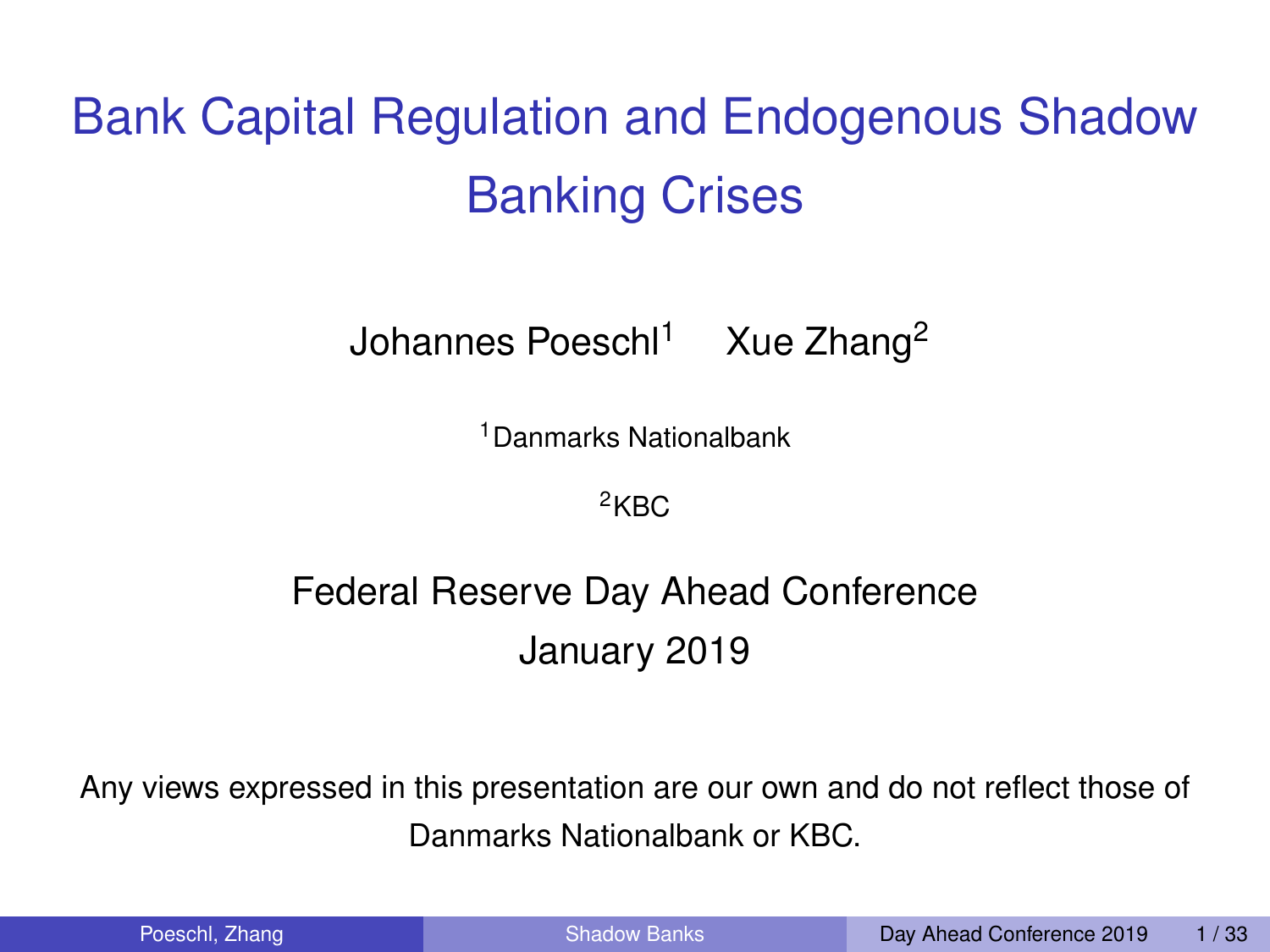# Shadow banking sector: large and crisis-prone



Total financial assets of retail and shadow banks. Constructed as in Adrian

and Shin (2011). Source: Financial Accounts of the U.S.

| Poeschl, Zhang |  |
|----------------|--|
|----------------|--|

<span id="page-1-0"></span>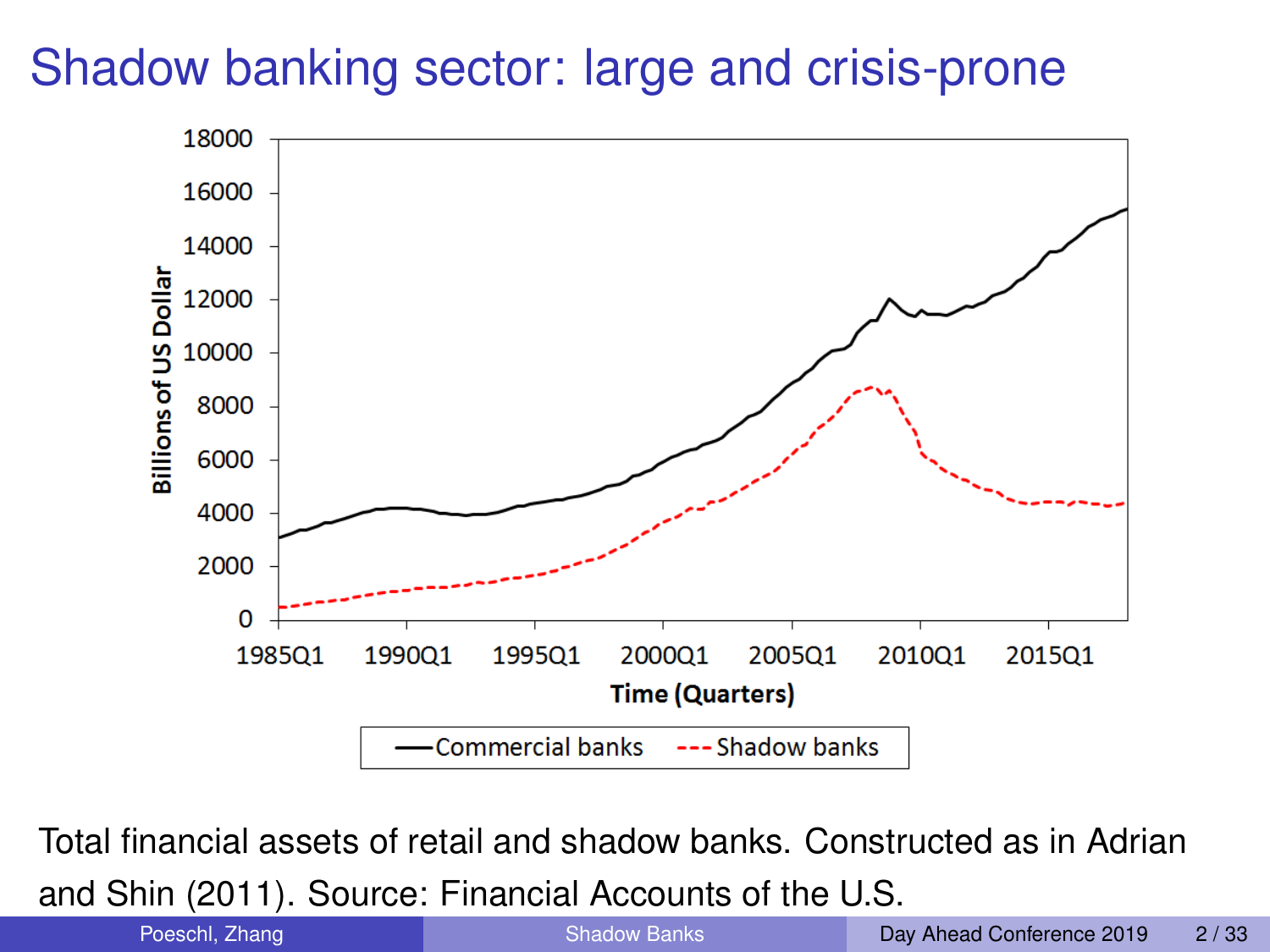# New challenges for bank regulators

- Systemic shadow banking crises
	- $\blacktriangleright$  How costly are shadow banking crises?
	- $\triangleright$  Can capital requirements on traditional (retail) banks mitigate shadow banking crises?
- **•** Interlinkages between retail and shadow banks
	- $\triangleright$  Do spillover effects mitigate the effectiveness of bank capital requirements?

**This paper:** Quantitative model addressing these new challenges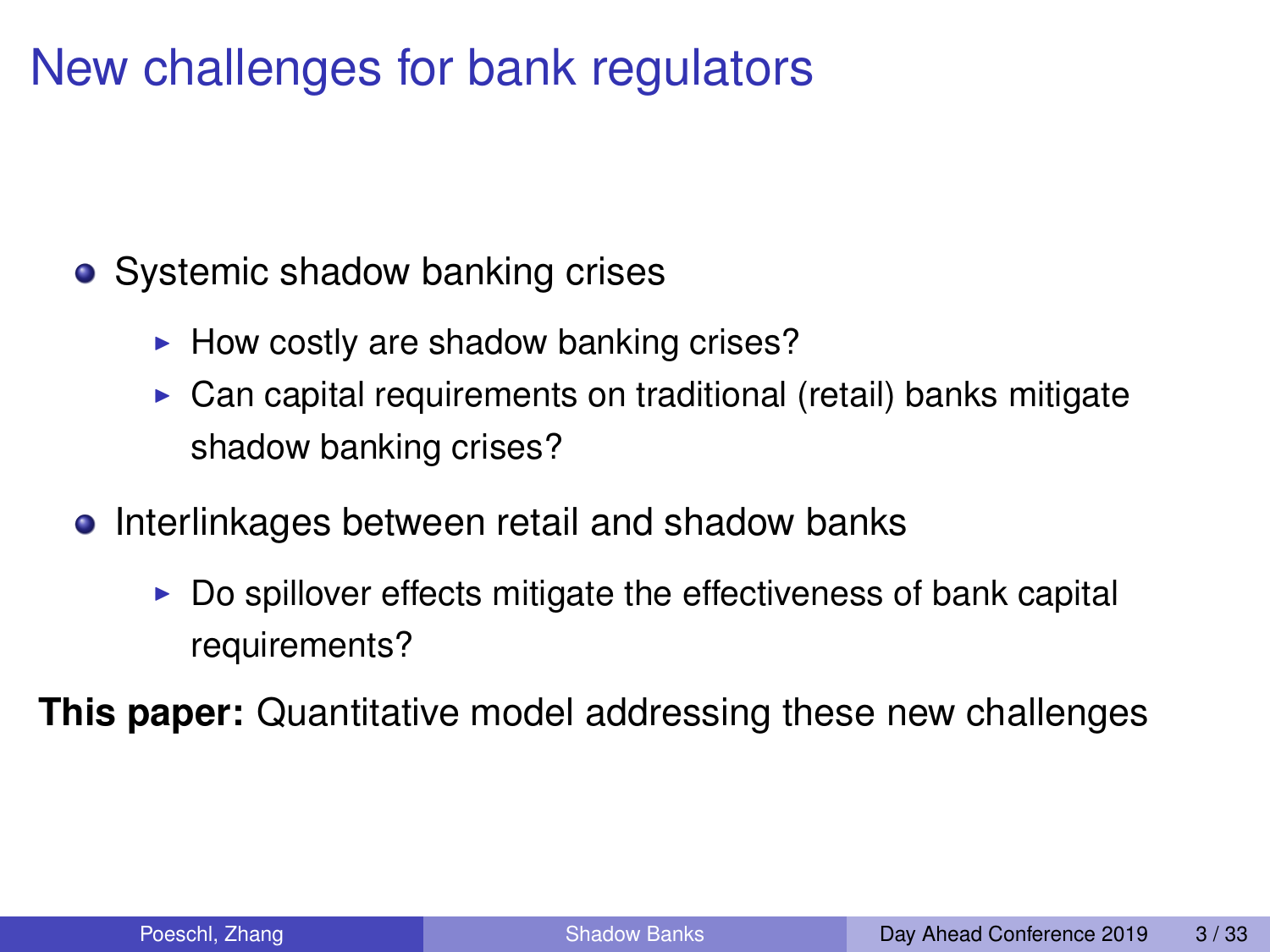# The main findings in a nutshell

**1** Shadow banking crises are rare, but costly

- **Eliminating banking crises: welfare gain of 1.7 percent**
- $\triangleright$  80 percent of the welfare gain: elimination of bank run fears
- 2 Higher retail bank capital requirements, fewer shadow banking crises
	- **Figure 1** Traditional (retail) banks: **Smaller fire sale discounts**
- <sup>3</sup> Novel **spillover effect** of retail bank capital requirements
	- $\blacktriangleright$  Reduction of bank run fears relaxes shadow bank leverage constraint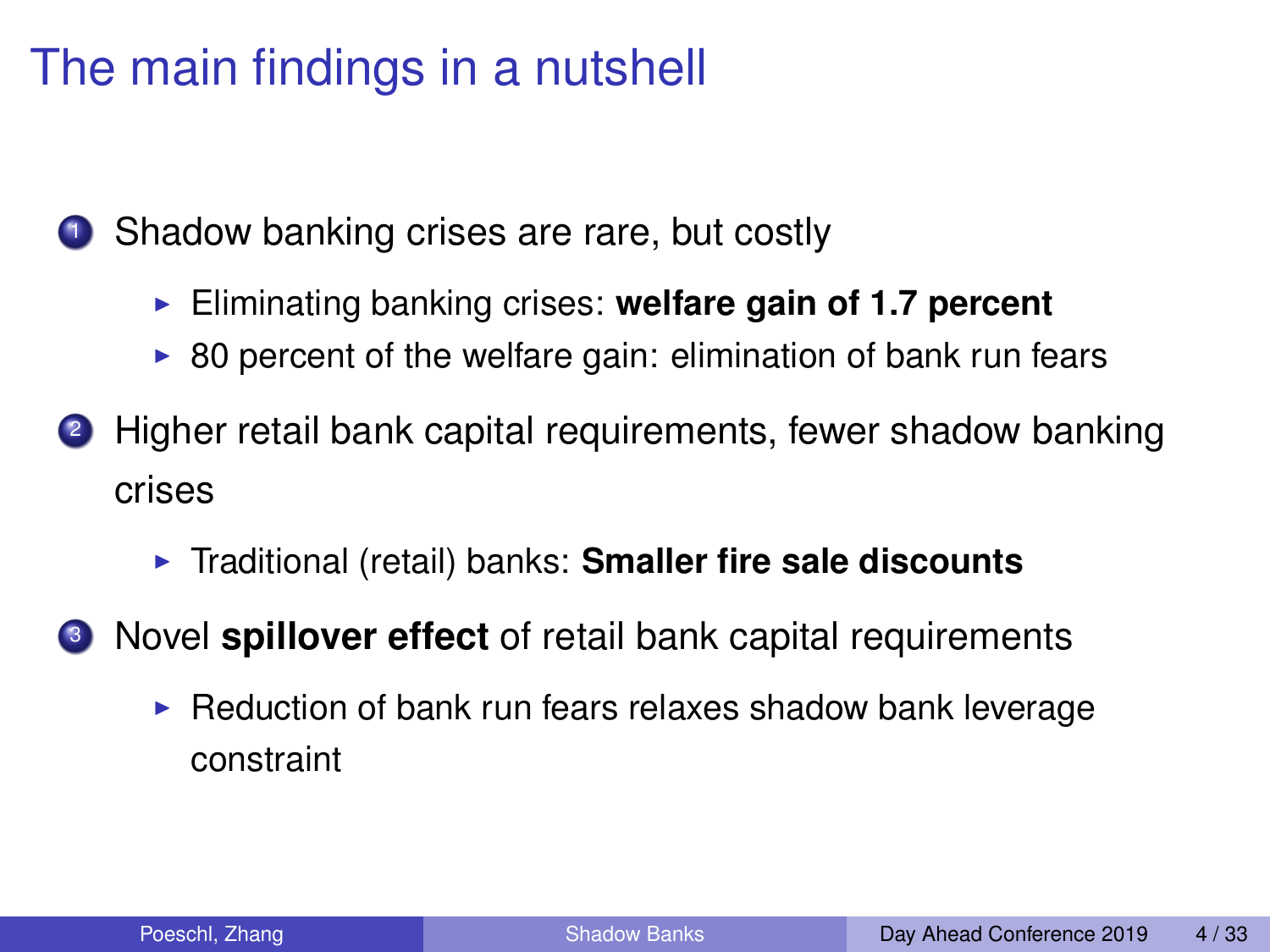# (Non-exhaustive) literature review

#### **Shadow Banks:**

Gennaioli, Shleifer, and Vishny (2013), Plantin (2014), **Gertler, Kiyotaki, and Prestipino (2016)**, Huang (2018), Moreira and Savov (2017), **Begenau and Landvoigt (2017)**, Meeks, Nelson, and Alessandri (2017), Farhi and Tirole (2017), Ferrante (2018) . . .

#### **Banking crises in macroeconomic models:**

Gertler and Kiyotaki (2013), Garcia-Macia and Villacorta (2016), **Gertler, Kiyotaki, and Prestipino (2017)** Boissay, Collard, and Smets (2016), Paul (2018) . . .

#### This paper

Endogenous & anticipated shadow banking crises

- + endogenous wholesale funding market
- $\Rightarrow$  New spillover effect of retail bank capital requirements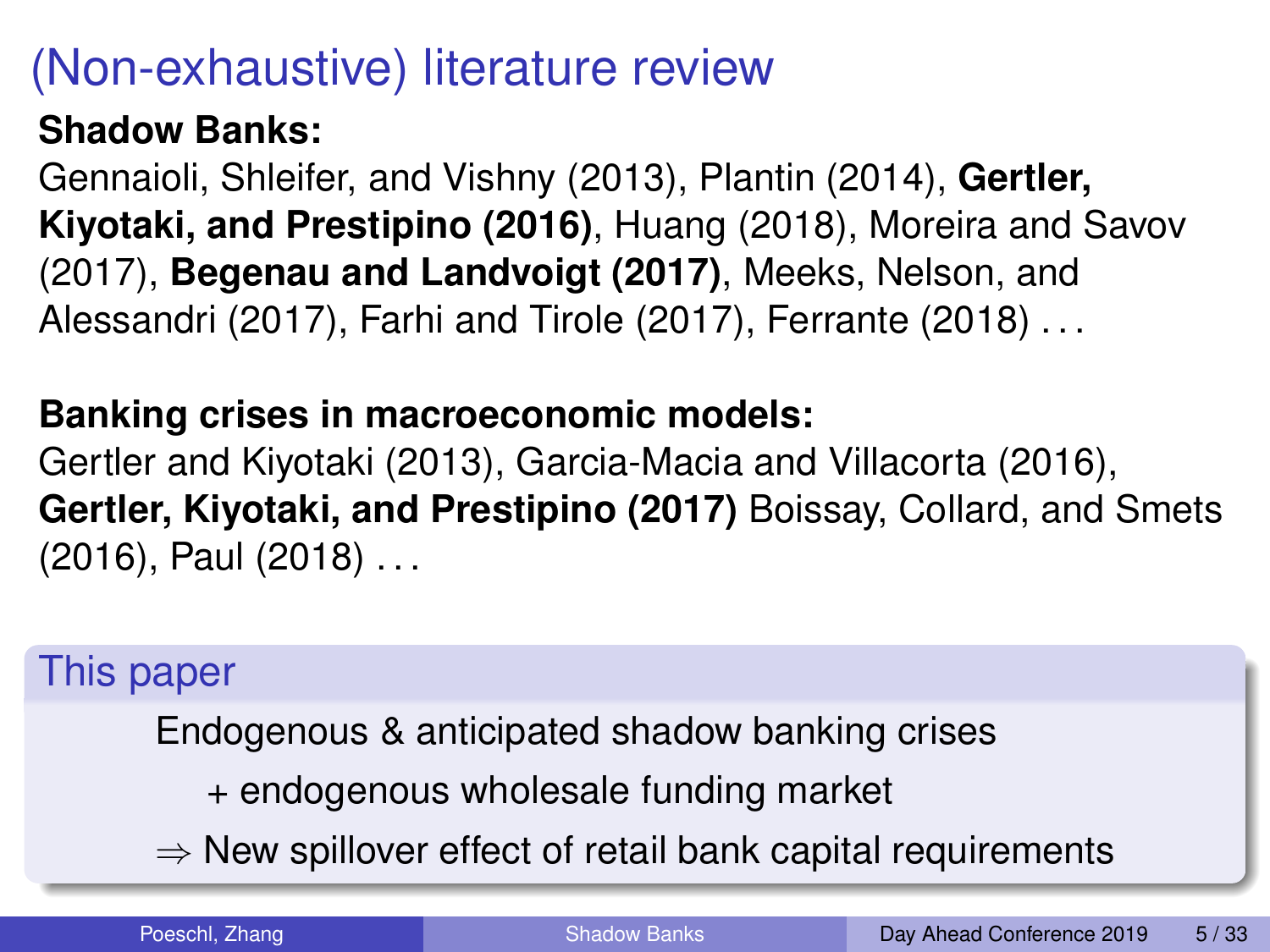# Agenda

# **[Introduction](#page-1-0)**





- **[Eliminating Shadow Banking Crises](#page-18-0)**
- 5 [Effects of Retail Bank Capital Requirements](#page-22-0)

### <span id="page-5-0"></span>**[Conclusion](#page-27-0)**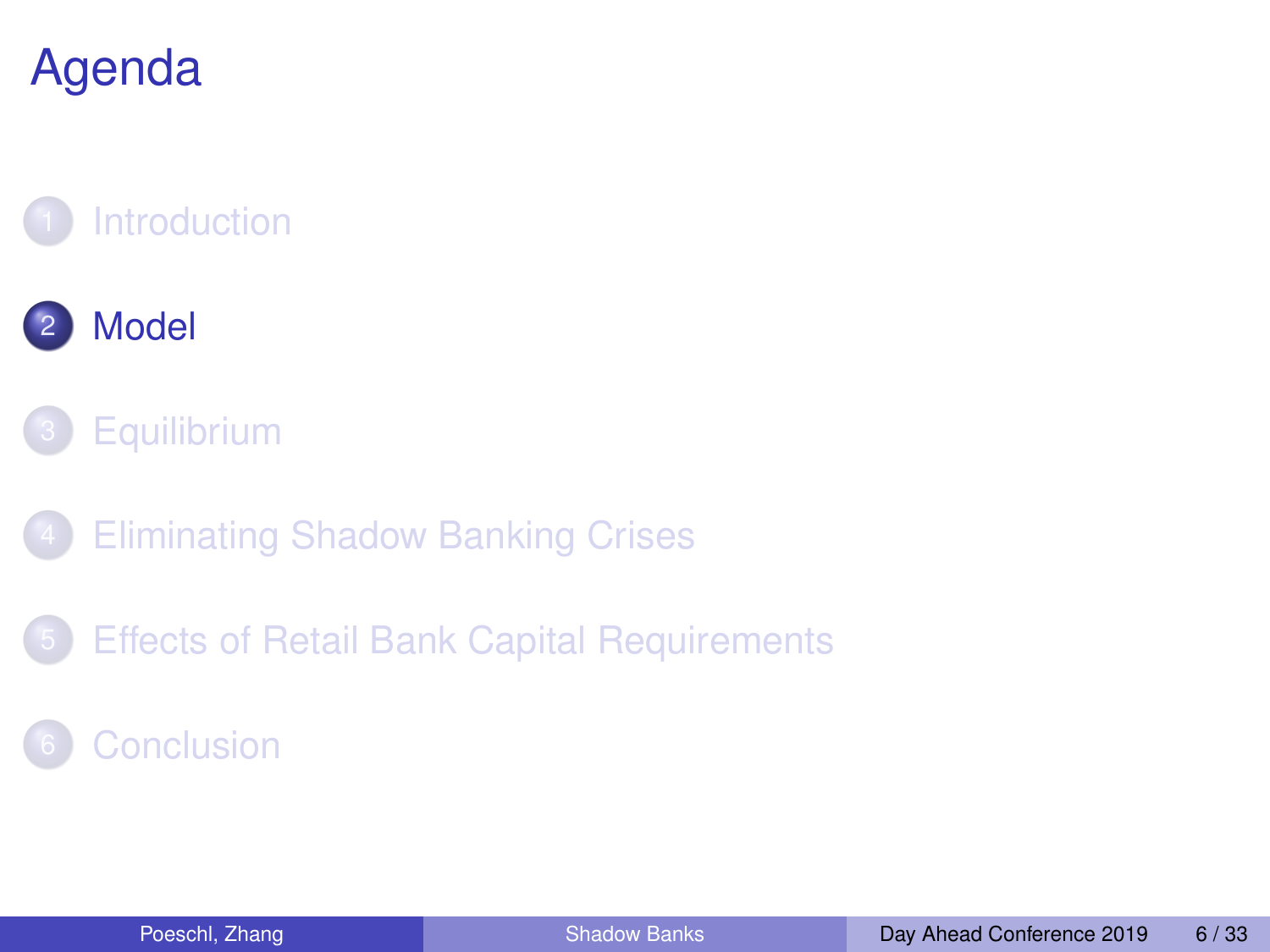# Agents

Model follows Gertler et al. (2016)

- **o** Time  $t = 0, \ldots, \infty$
- **o** Banks
	- $\blacktriangleright$  Retail banks *R*, shadow banks *S*
	- $\triangleright$  issue deposits, lend on retail funding market, borrow & lend on wholesale funding market
	- **•** differ by exit probability  $\sigma^R < \sigma^S$  and investment inefficiency  $\eta^{\textsf{R}}>\eta^{\textsf{S}}= {\bf 0}$
- Households *H*
	- $\blacktriangleright$  Lend on retail funding market, save in deposits
	- $\triangleright$  Own all banks and firms
	- **I** Inefficient investors:  $\eta^H \gg \eta^R$
- **o** Firms
	- $\triangleright$  Consumption goods producers
	- $\triangleright$  Capital goods producers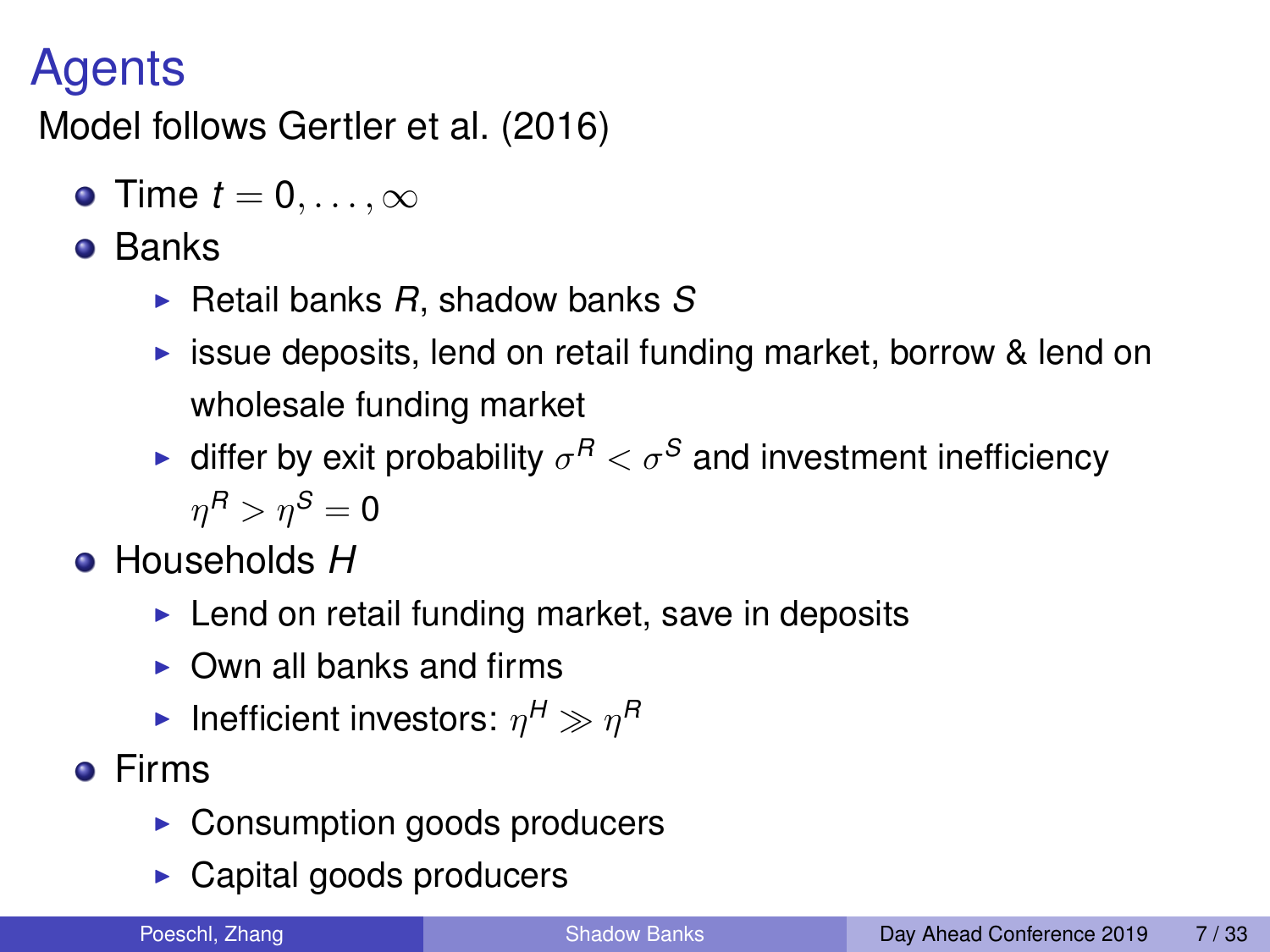# Banks' objective function

Banks of type *J* maximize payouts to households

$$
\mathbb{E}_0\left[\sum_{t=0}^{\infty}\Lambda_{0,t}\underbrace{(1-\sigma^J)^{t-1}\sigma^J}_{\text{Probability of}\atop \text{exit in period }t}n_t^J\right],
$$

with net worth  $n_t^J$ , stochastic discount factor  $\Lambda_{0,t}$ , exit probability  $\sigma^J$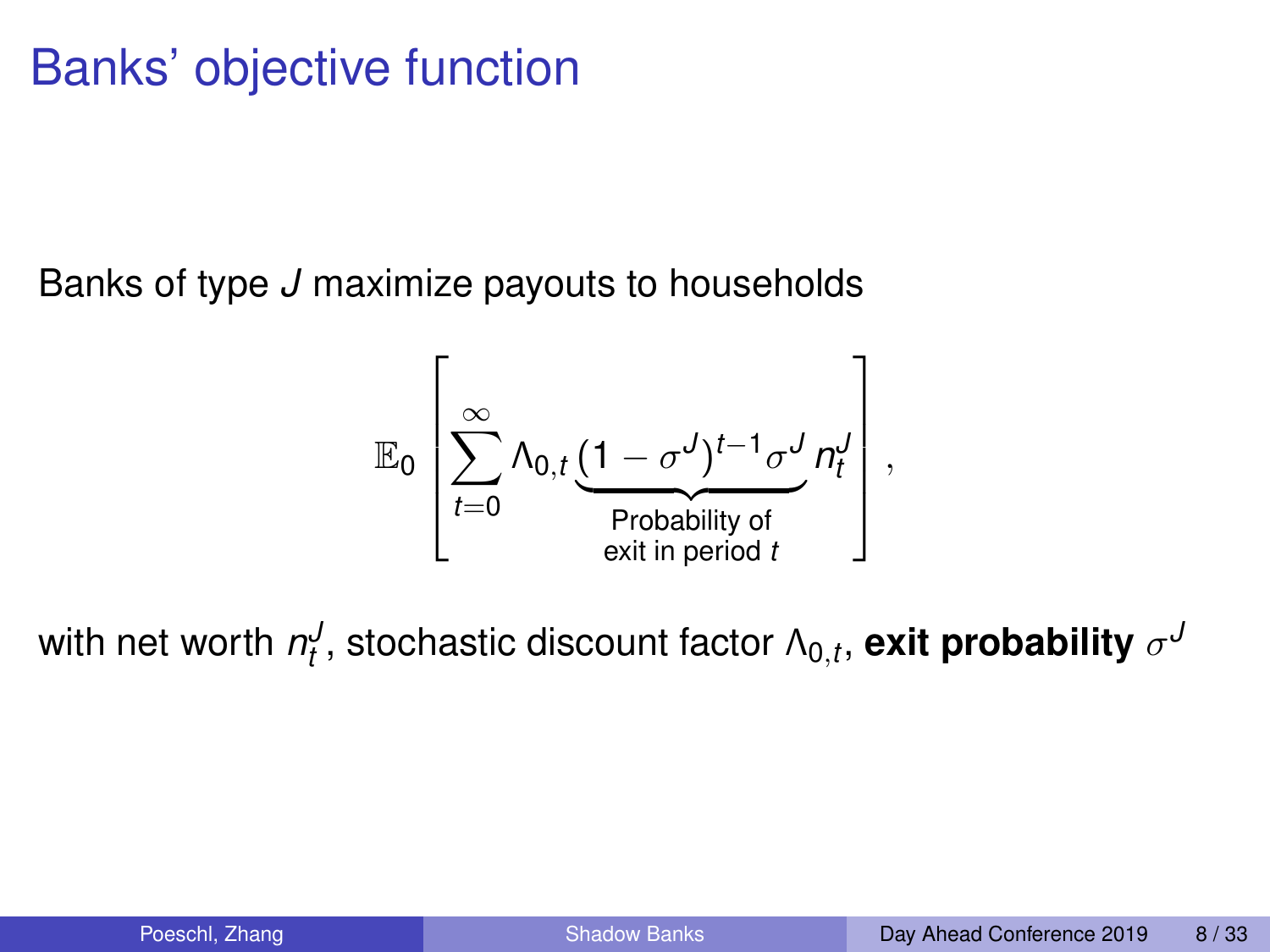## Banks' balance sheet and net worth

**• Balance sheet constraint** 

$$
\underbrace{d_{t+1}^J + n_t^J}_{\text{Liabilities + Equity}} = \underbrace{b_{t+1}^J + (Q_t + f_t^J)a_{t+1}^J}_{\text{Assets}}
$$

with deposits  $d_{t+1}^J,$  wholesale loans  $b_{t+1}^J,$  retail loans  $a_{t+1}^J,$  capital price  $Q_t$ , **retail loan servicing fee**  $f_t^J$  (increasing in  $\eta^J$ )

• Net worth

$$
n_t^J = R_t^A a_t^J + R_t^B b_t^J - R_t^D d_t^J
$$

with returns on retail loans  $R_t^A$ , on wholesale loans  $R_t^B$ , and deposits  $R^D_t$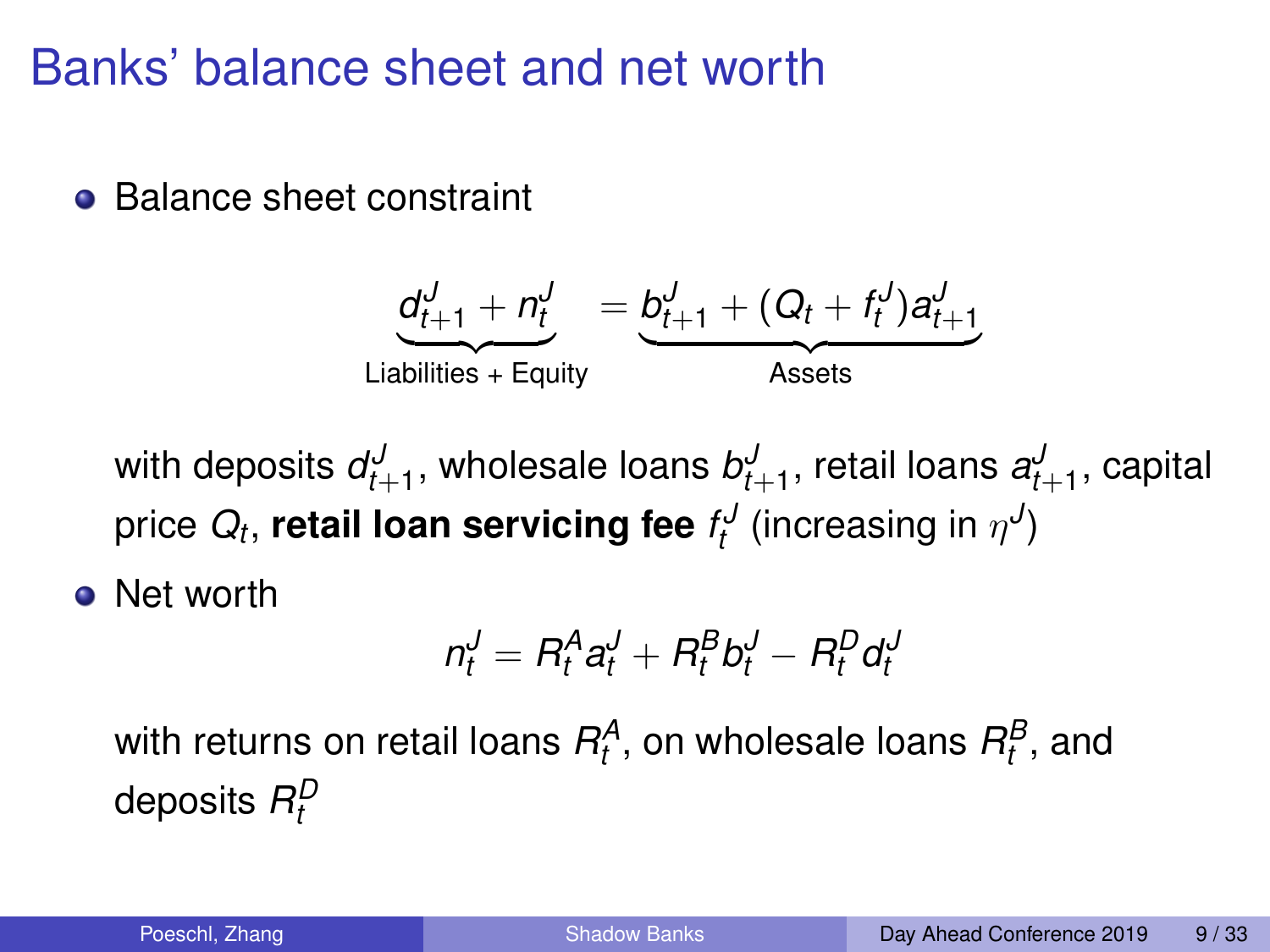# Financial friction and bank capital structure

#### <span id="page-9-0"></span>**• Banks can divert**

- **Ex** a fraction  $\psi$  of deposit or equity financed retail loans
- **Ex** a fraction  $\psi \gamma$  of wholesale (interbank) loans
- **Ex** a fraction  $\psi \omega$  of wholesale financed retail loans

Incentive constraint, e.g. for wholesale lenders  $(b_{t+1}^J > 0)$ :

$$
\psi\left[ (Q_t + f_t^J) a_{t+1}^J + \gamma b_{t+1}^J \right] \leq V_t^J = \Omega_t^J n_t^J,
$$

with continuation value  $V^\mathcal{J}_t$ , unit continuation value  $\Omega^\mathcal{J}_t$ 

**•** Implies an **endogenous** upper bound on bank leverage

$$
\psi \phi_t^J \leq \Omega_t^J
$$

[Details - retail banks](#page-30-0)  $\sum$  > [Details - shadow banks](#page-31-0)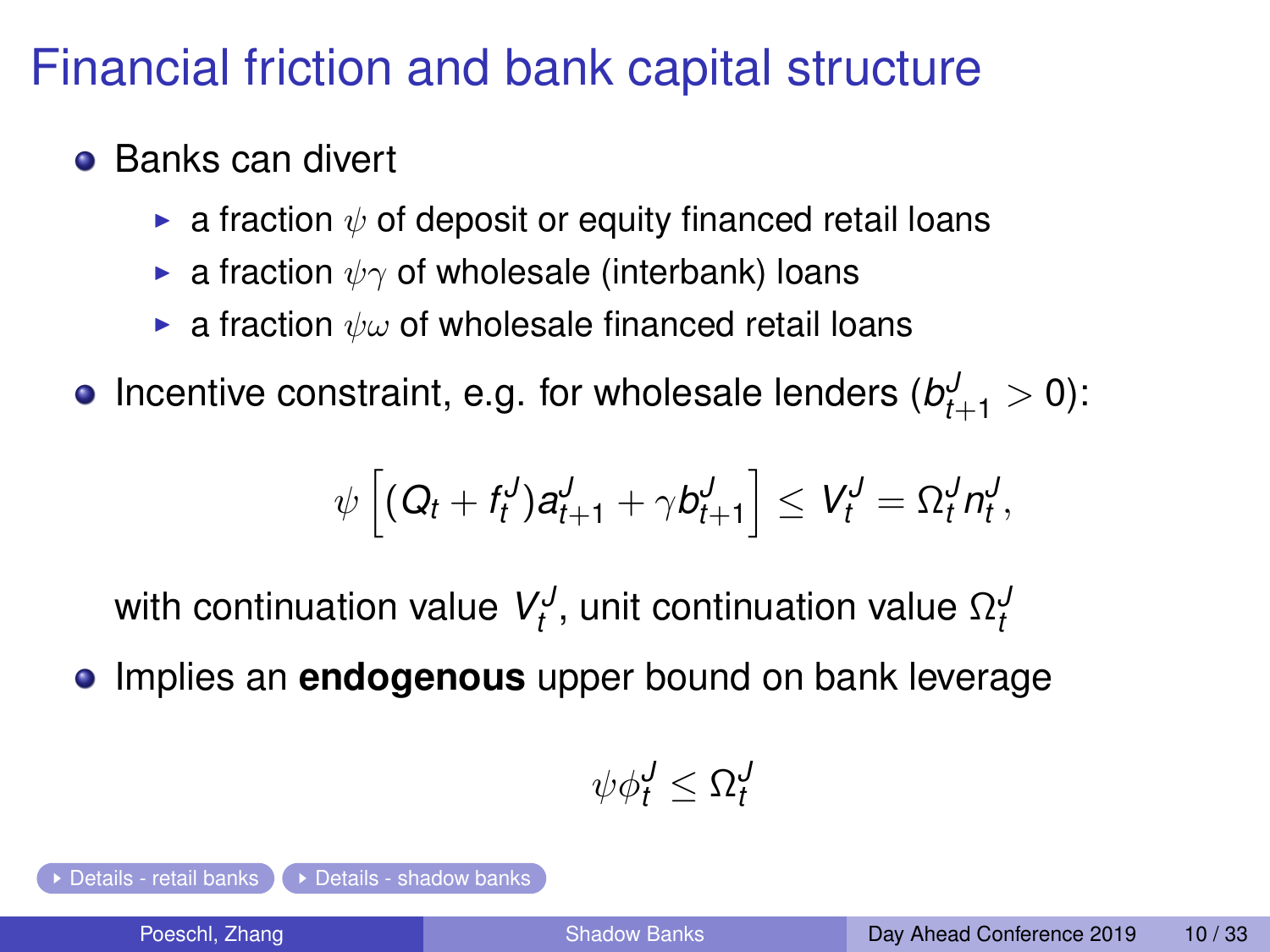### Bank Default

- We consider only **default on wholesale loans**. Deposits are non-defaultable.
- **•** Insolvent banks liquidate their assets at discount  $\xi < 1$
- **Recovery value** of wholesale creditors:

$$
x_t = \xi \frac{R_t^A a_t^J}{R_t^B b_t^J}
$$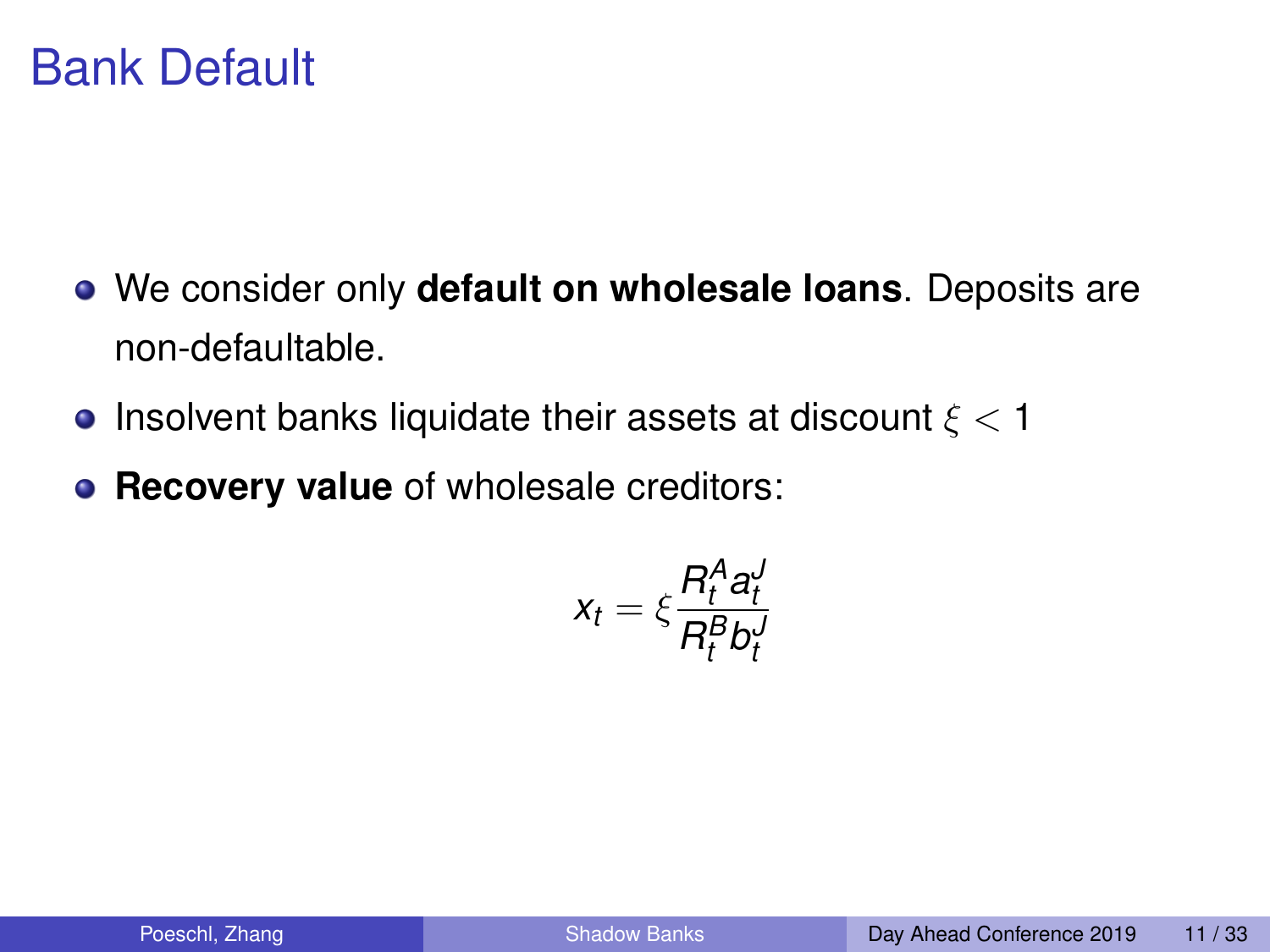# Bank Regulation

Regulator can impose a **minimum capital requirement**, which corresponds to an upper bound on bank leverage  $\bar{\phi}^J_t$ :

$$
\phi_t^J \le \bar{\phi}_t^J
$$

 $\bar{\phi}^J_t$  is chosen according to a **modified incentive constraint**, e.g. for wholesale lenders

$$
\psi \bar{\phi}_t^J (1+\tau^J_t) \leq \Omega^J_t
$$

Interpretation: **Social cost of bank leverage** is by a factor of  $\tau^J_t$ higher than private cost of leverage (e.g. due to externalities)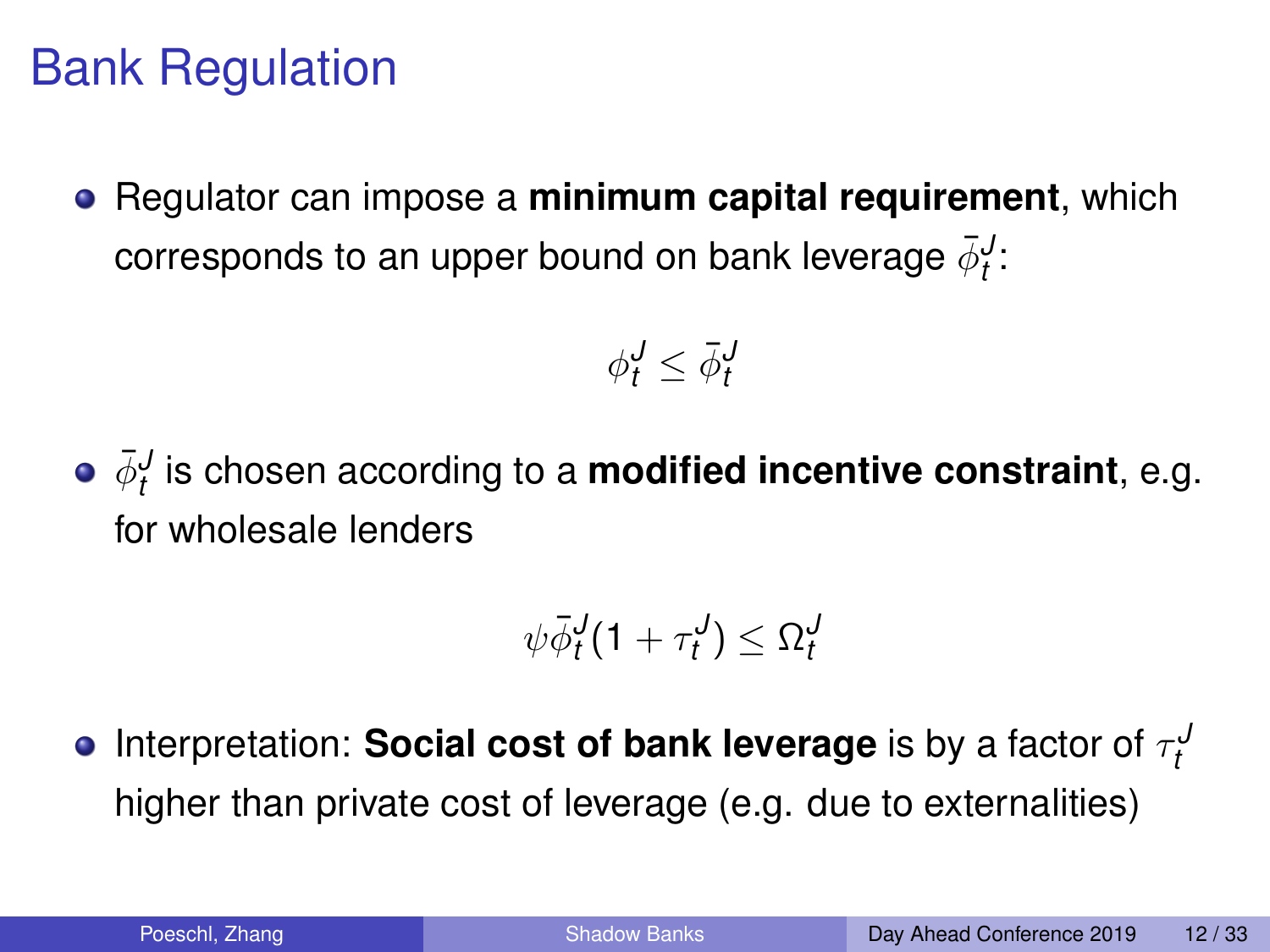# Rest of the Model

- <span id="page-12-0"></span>**• Households** 
	- $\triangleright$  Consume
	- $\blacktriangleright$  Supply labor inelastically
	- Invest in deposits and retail loans  $\triangleright$  [Details](#page-29-0)
- Final goods producers
	- $\triangleright$  Use retail loans to purchase capital
	- $\triangleright$  Transform capital and labor into consumption goods
	- $\triangleright$  Cobb-Douglas technology
	- $\blacktriangleright$  Productivity shock  $\blacktriangleright$  [Details](#page-32-0)
- Capital goods producers
	- $\blacktriangleright$  Transform consumption goods into investment goods
	- $\blacktriangleright$  Quadratic capital adjustment cost  $\blacktriangleright$  [Details](#page-32-0)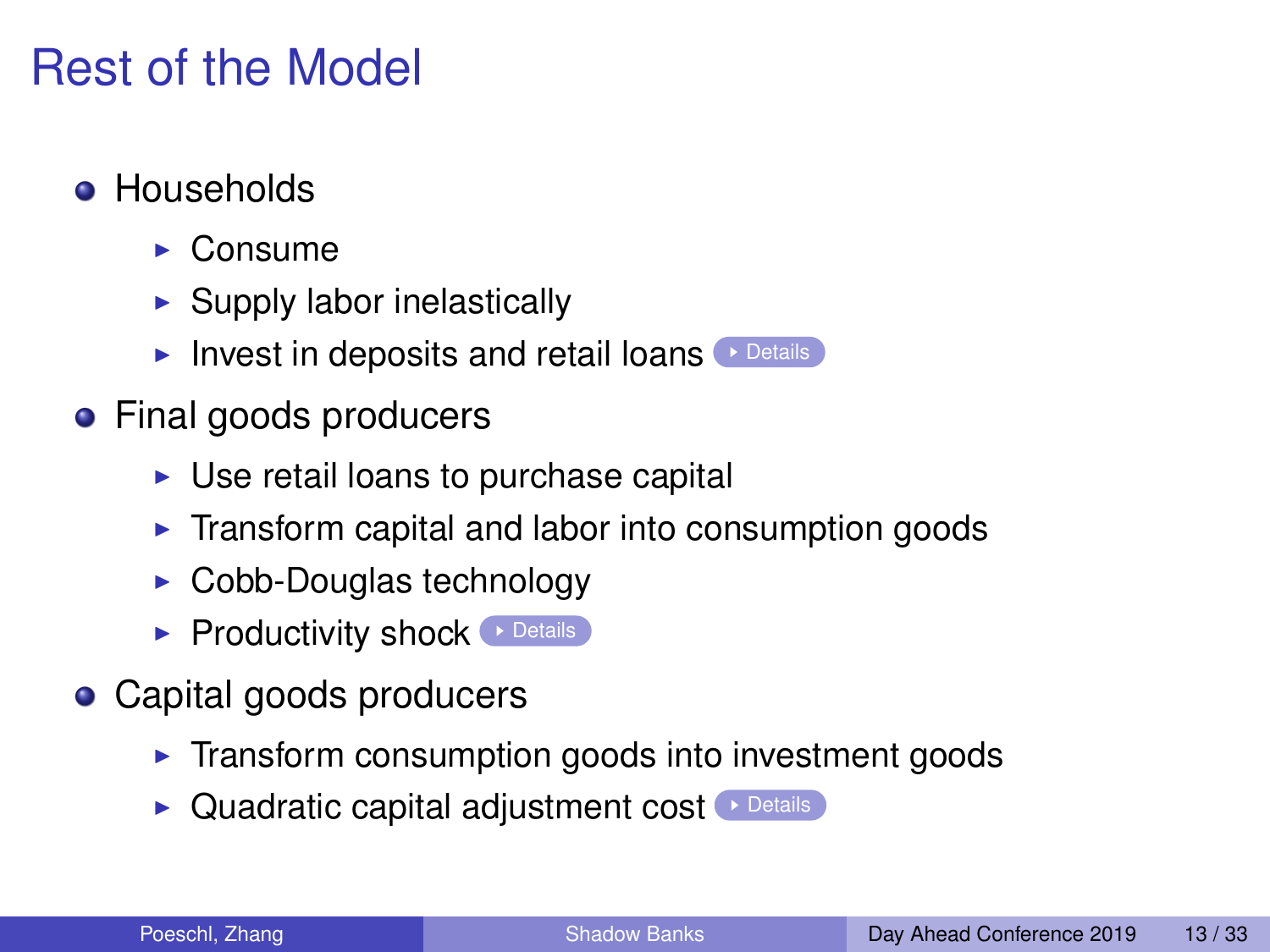# Agenda

# **[Introduction](#page-1-0)**





- **[Eliminating Shadow Banking Crises](#page-18-0)**
- 5 [Effects of Retail Bank Capital Requirements](#page-22-0)

### <span id="page-13-0"></span>**[Conclusion](#page-27-0)**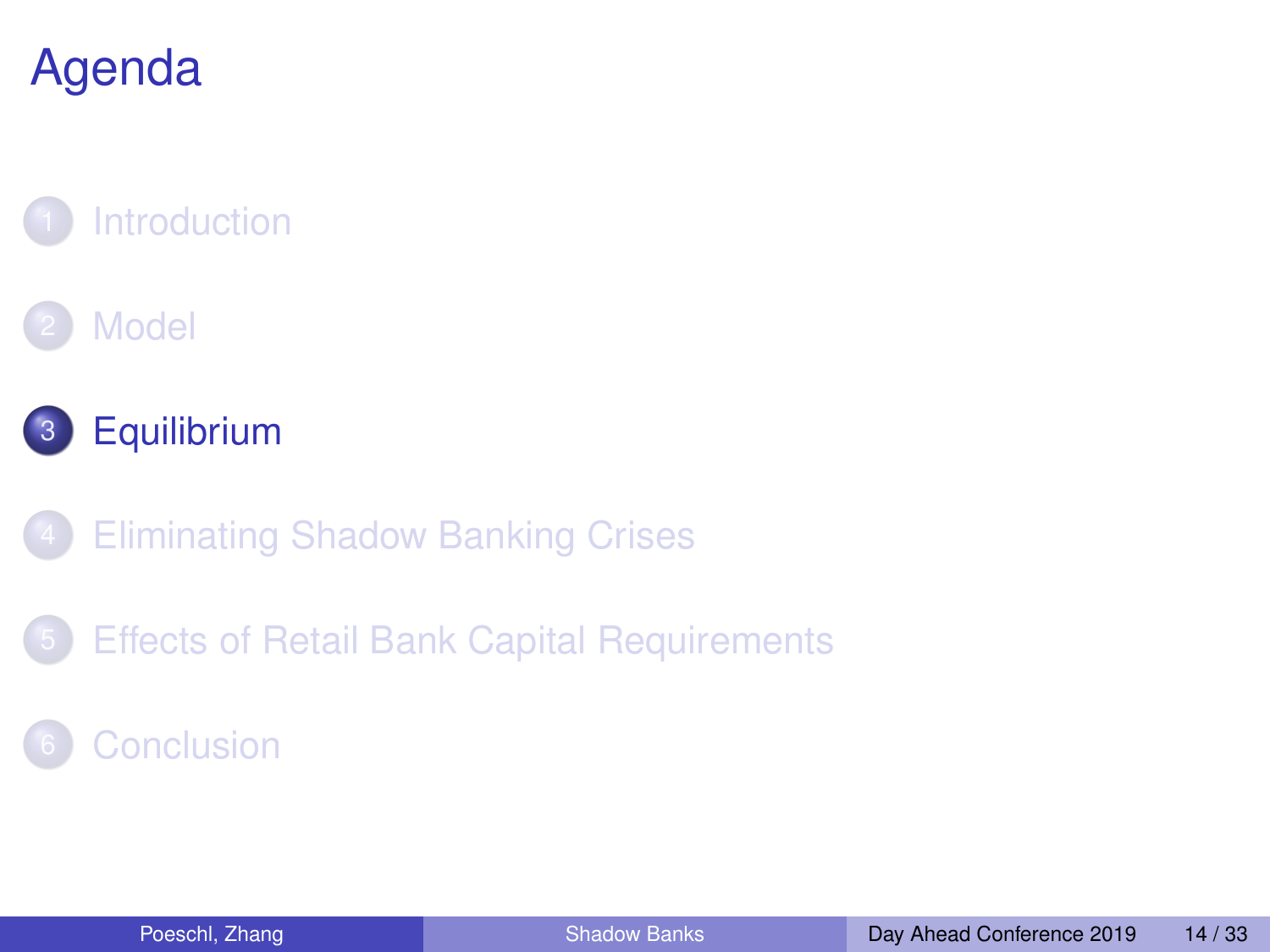# Equilibrium flow of funds - model overview



Flow of funds in equilibrium.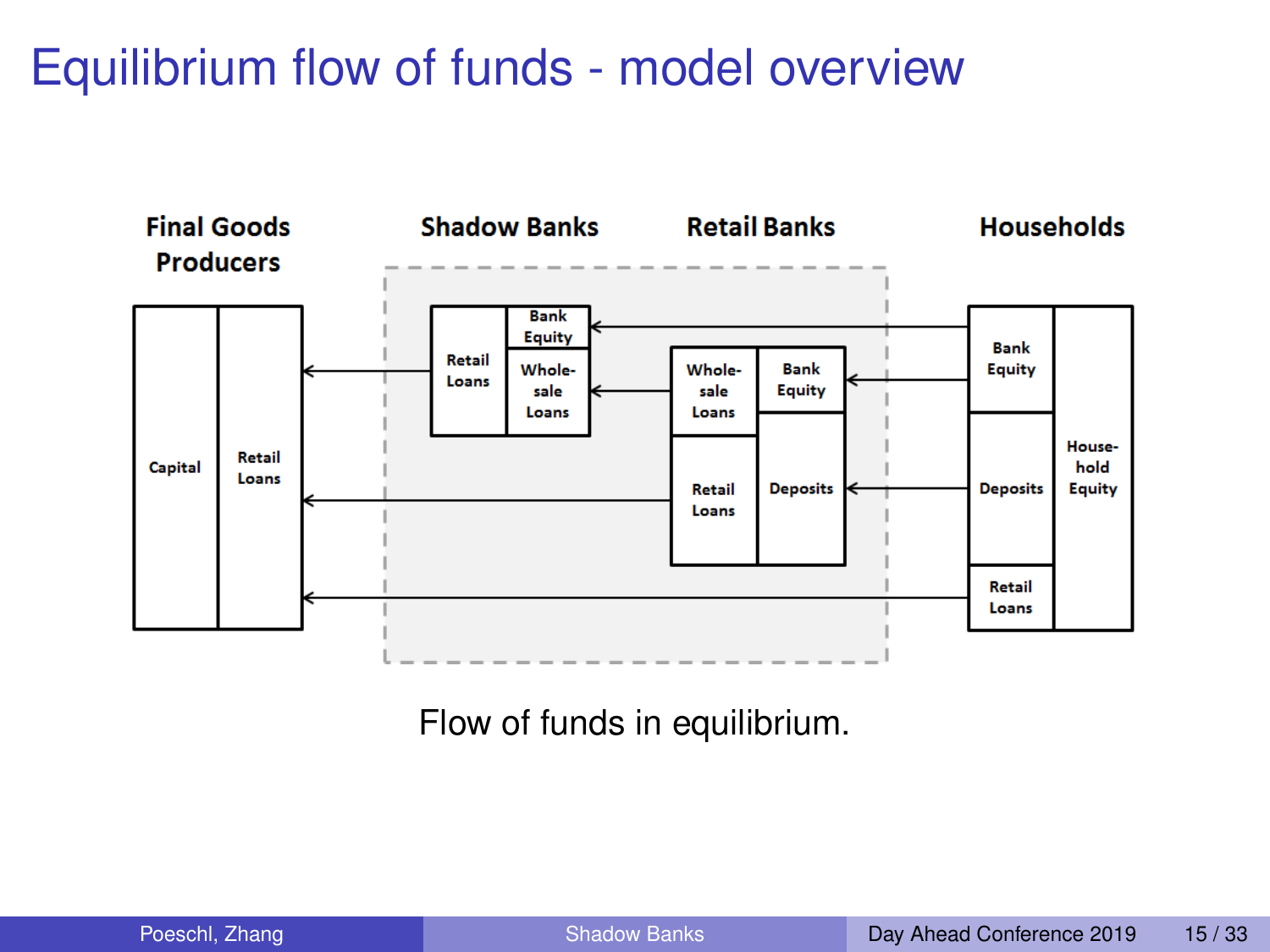# Self-fulfilling and systemic bank runs

- Systemic shadow bank default reduces the return on retail loans (capital) from  $R_t^A$  to  $R_t^{A*}$
- Net worth of incumbent shadow banks  $N_t^{S,t}$  $t^{\infty,1}$  increases in the return on retail loans: ∂*N S*,*I*  $R_t^{S,I}/\partial R_t^A > 0$

### Two equilibria

- High return on retail loans, solvent shadow banks **(normal equilibrium)**
- Low return on retail loans, insolvent shadow banks **(shadow bank run equilibrium)**
- Run equilibrium selected if sunspot  $\Xi_t \in \{0, 1\}$  is 1, with

$$
Pr(\Xi_t=1)=\eta(1-x_t^*)
$$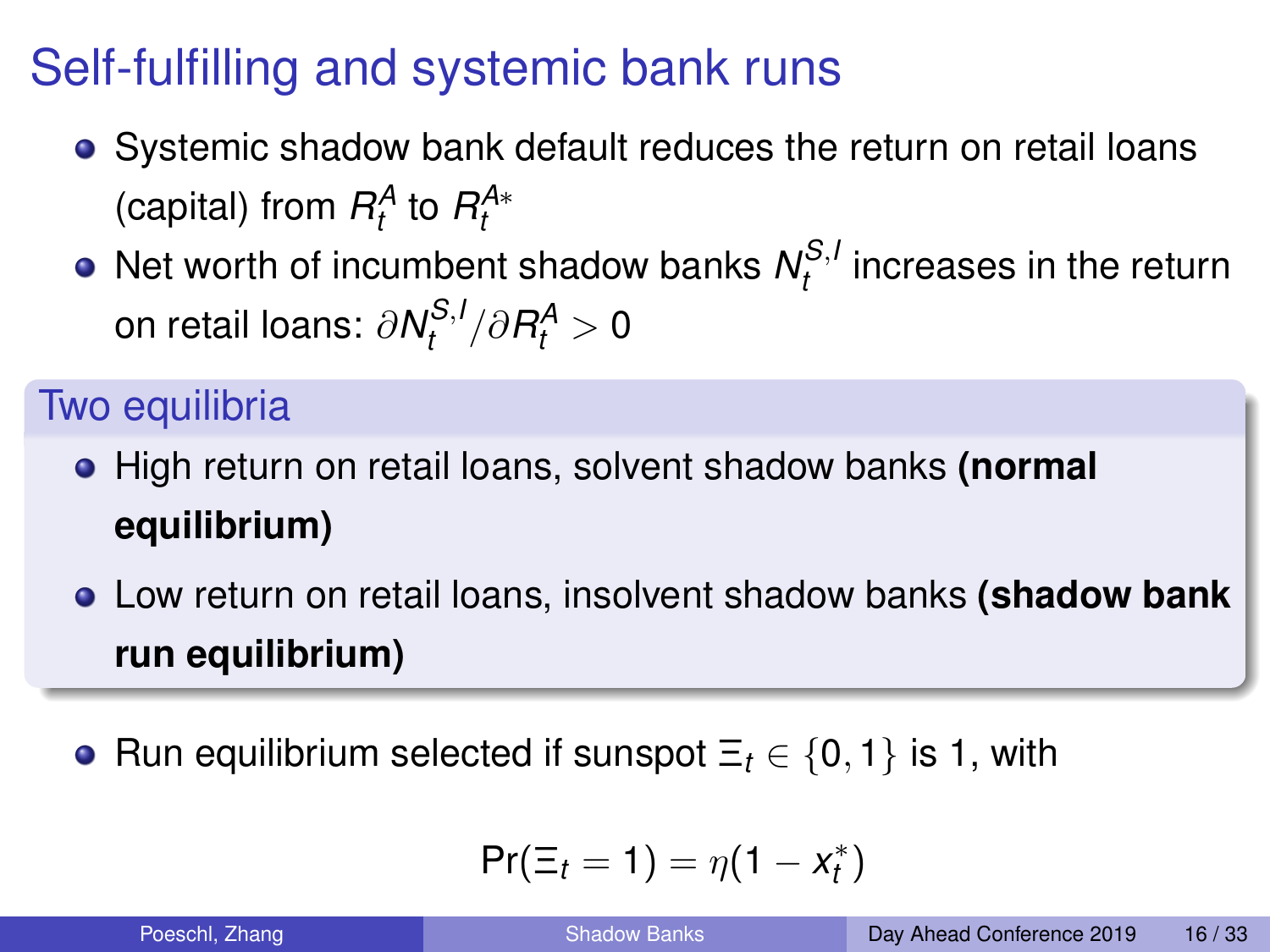# A situation with two equilibria

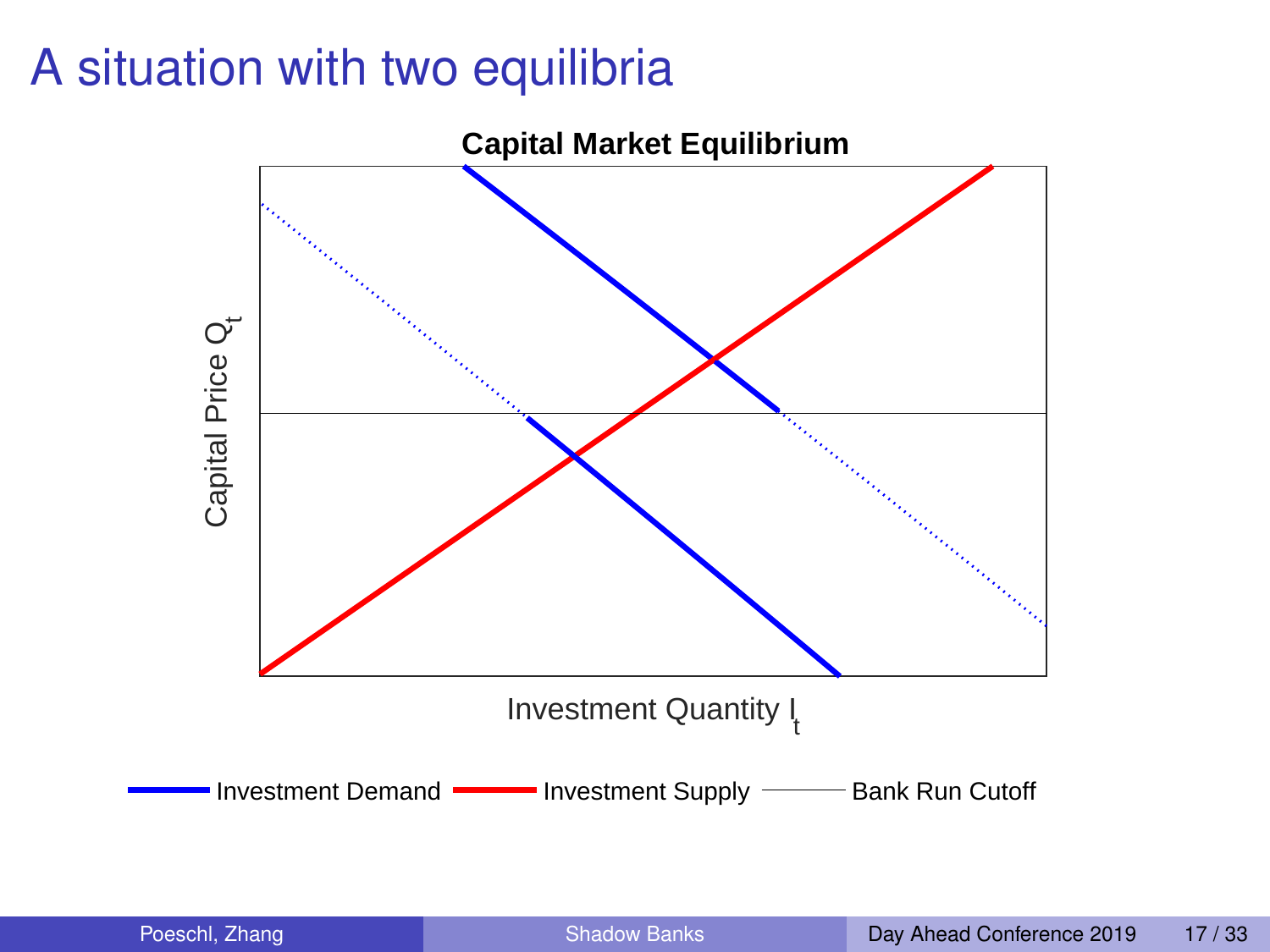### Existence condition for two equilibria

Existence condition for the shadow bank run equilibrium:

$$
x_t^* \leq 1 \iff \xi R_t^{A*} A_t^S \leq R_t^B B_t.
$$

with fire sale return on retail loans  $R^{A*}_{t}$ , return on wholesale loans  $R_t^B$ , liquidation loss  $ξ$ 

• Can be rewritten as



#### **This condition is not internalized by banks**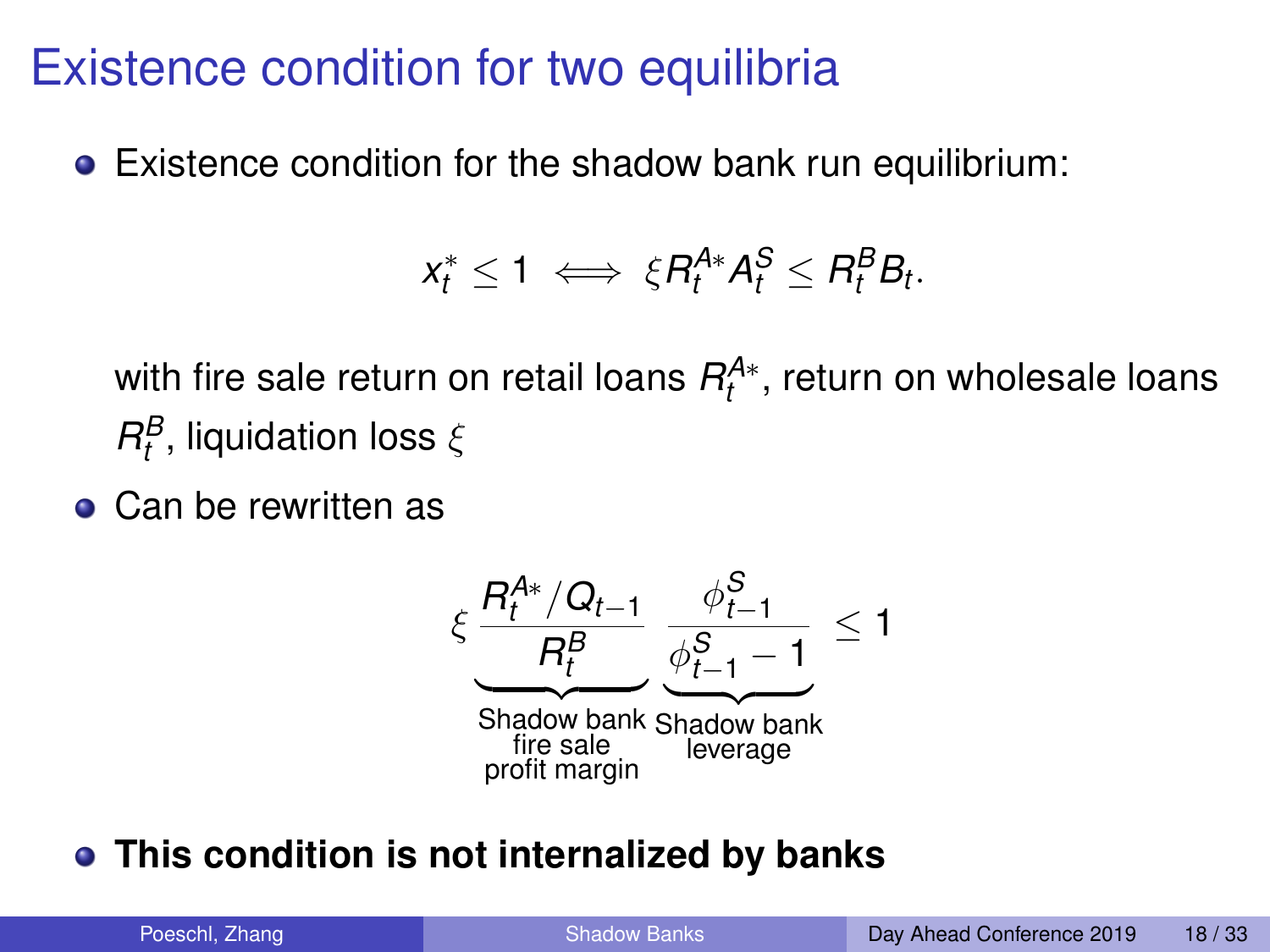# Agenda

# **[Introduction](#page-1-0)**

### **[Model](#page-5-0)**



## **[Eliminating Shadow Banking Crises](#page-18-0)**

5 [Effects of Retail Bank Capital Requirements](#page-22-0)

### <span id="page-18-0"></span>**[Conclusion](#page-27-0)**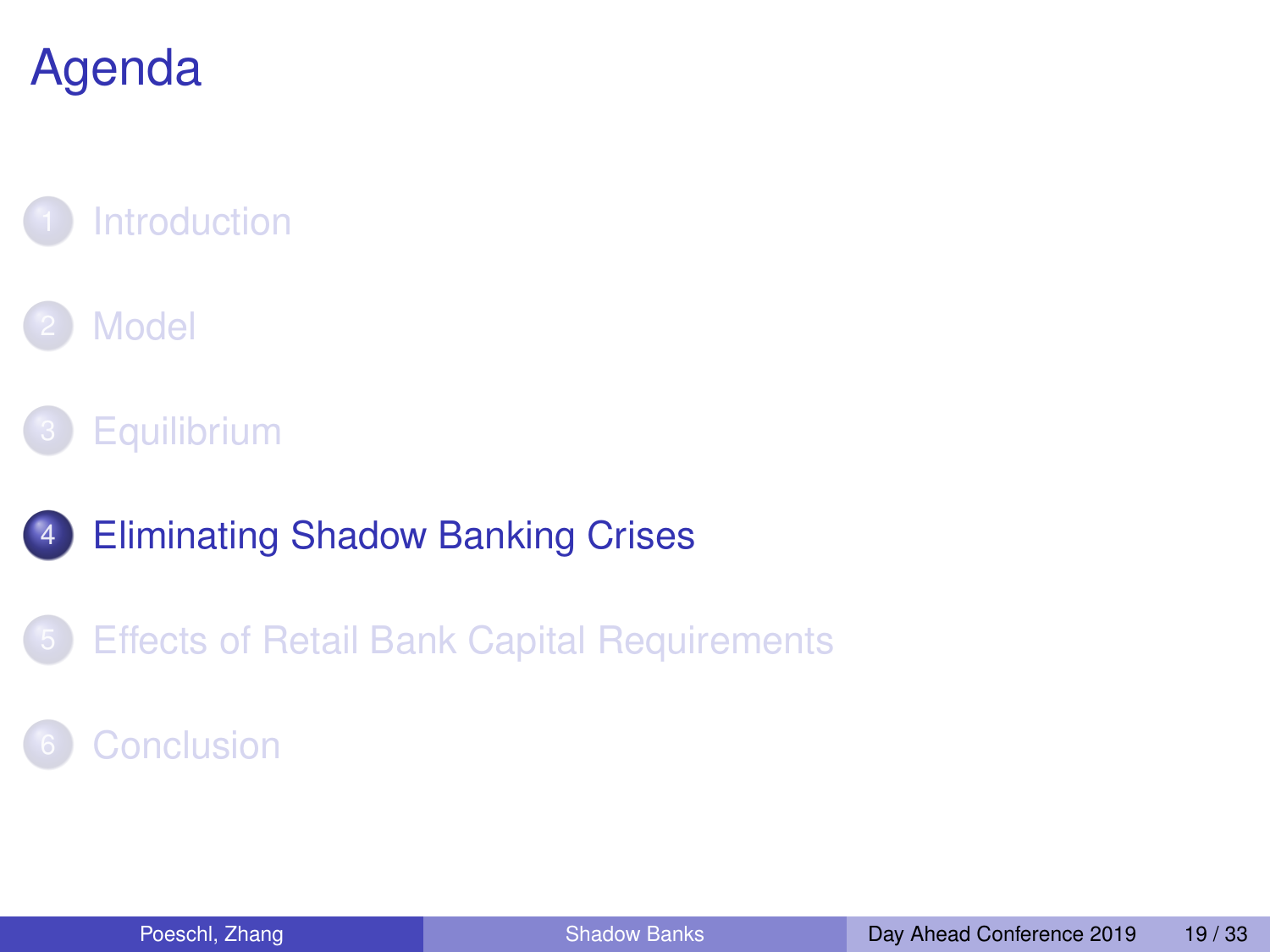# **Calibration**

| Role                                   | Name                   | Value           | <b>Target or Source</b>                              |  |  |
|----------------------------------------|------------------------|-----------------|------------------------------------------------------|--|--|
| (a) Technology and Preferences         |                        |                 |                                                      |  |  |
| Capital share in production            | $\alpha$               | 0.36            | Standard value                                       |  |  |
| <b>Depreciation Rate</b>               | δ                      | 0.025           | Standard value                                       |  |  |
| <b>Risk Aversion</b>                   | $\sigma$               | 2               | Standard value                                       |  |  |
| Household discount factor              | β                      | 0.9902          | $R^D - 1 = 4\%$ p.a.                                 |  |  |
| Capital adjustment cost                | $\theta$               | 10 <sup>1</sup> | $\frac{\partial \ln(Q_t)}{\partial \ln(I_t)}$ = 0.25 |  |  |
| (b) Financial Sector                   |                        |                 |                                                      |  |  |
| Banks' initial equity                  | $\upsilon$             | 0.001           | Planning horizons of banks                           |  |  |
| Diversion benefit of wholesale lending | $\gamma$               | 0.6676          | $R^B - R^D = 0.8\%$ p.a.                             |  |  |
| Household capital holding cost         | $n^{H}$                |                 | 0.0286 $R^{K} - R^{D} = 2.4\%$ p.a.                  |  |  |
| Retail bank capital holding cost       | $n^R$                  |                 | 0.0071 $R^{K,R} - R^D = 1.2\%$ p.a.                  |  |  |
| Retail bank exit rate                  | $\sigma^R$             |                 | 0.0521 $K^R/K = 0.4$                                 |  |  |
| Shadow bank exit rate                  | $\sigma^{\mathcal{S}}$ |                 | 0.1273 $K^S/K = 0.4$                                 |  |  |
| Asset diversion share                  | ψ                      | 0.2154          | $\phi^R = 10$                                        |  |  |
| Diversion benefit of wholesale funding | $\omega$               | 0.5130          | $\phi^S = 20$                                        |  |  |
| (c) Bank Runs and Stochastic Processes |                        |                 |                                                      |  |  |
| Autocorrelation, productivity          | $o^Z$                  |                 | 0.9 $\rho(Y_t, Y_{t-1}) = 0.9$                       |  |  |
| Standard Deviation, productivity shock | $\sigma^Z$             | 0.01            | $\sigma(Y_t) = 0.03$                                 |  |  |
| <b>Loss in Default</b>                 | ξ                      | 0.9             | Retail bank net worth in run -30 %                   |  |  |
| Sunspot probability shifter            | $\eta$                 | 0.25            | Crisis freq. of $\approx 0.75\%$ per quarter         |  |  |
| Reentry probability after bank run     | $\pi$                  | 12/13           | Runs last 3.25 yrs on avg                            |  |  |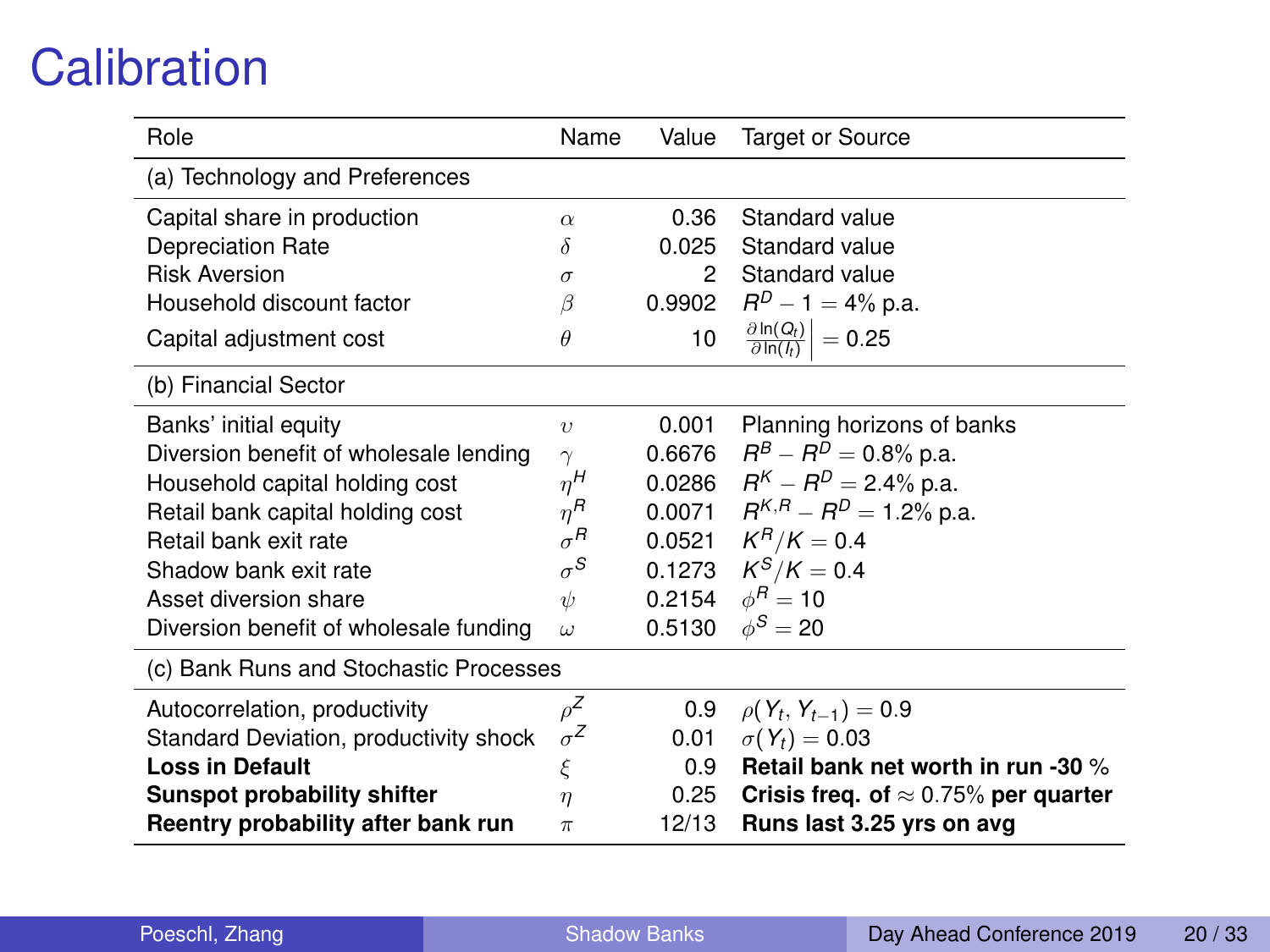# Shadow bank run risk reduces shadow bank leverage

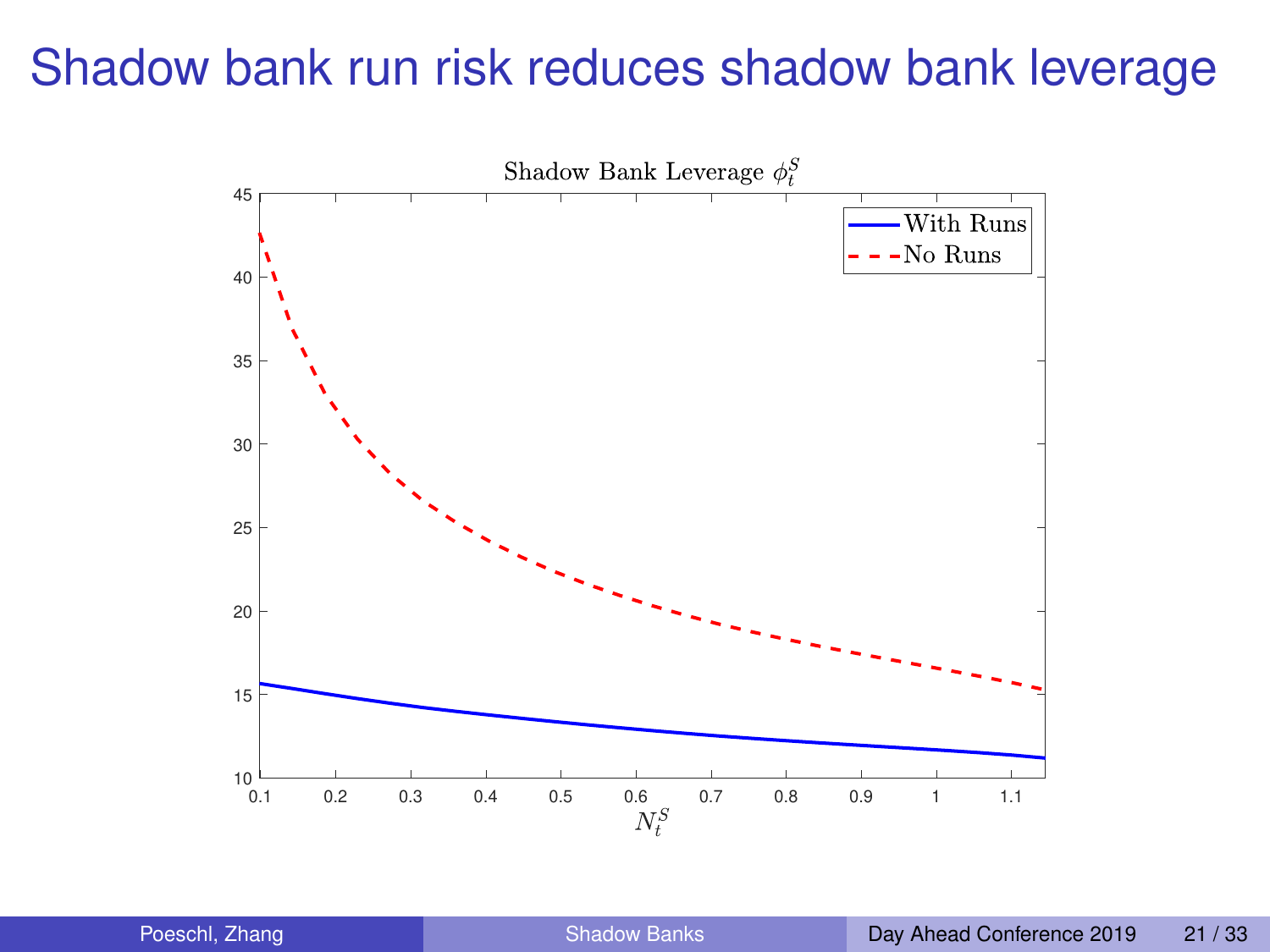# Eliminating shadow banking crises

|                                       | With Runs No Runs |        | Only Exp. |
|---------------------------------------|-------------------|--------|-----------|
| <b>Macroeconomic Aggregates</b>       |                   |        |           |
| Mean, Output (Y)                      | 1.088             | 1.114  | 1.093     |
| St. Dev., Output (Y)                  | 3.181             | 3.275  | 3.192     |
| <b>Financial Sector</b>               |                   |        |           |
| Mean, Retail Bank Leverage $(\phi^H)$ | 10.291            | 10.019 | 10.239    |
| Mean, Shadow Bank Leverage $(\phi^S)$ | 13.444            | 19.995 | 13.244    |
| <b>Bank Runs</b>                      |                   |        |           |
| Runs per 100 Years                    | 3.100             | 0.000  | 0.000     |
| Recovery Rate $(x_t   Run_t)$         | 78.214            |        |           |
| Welfare                               | 0.850             | 0.865  | 0.853     |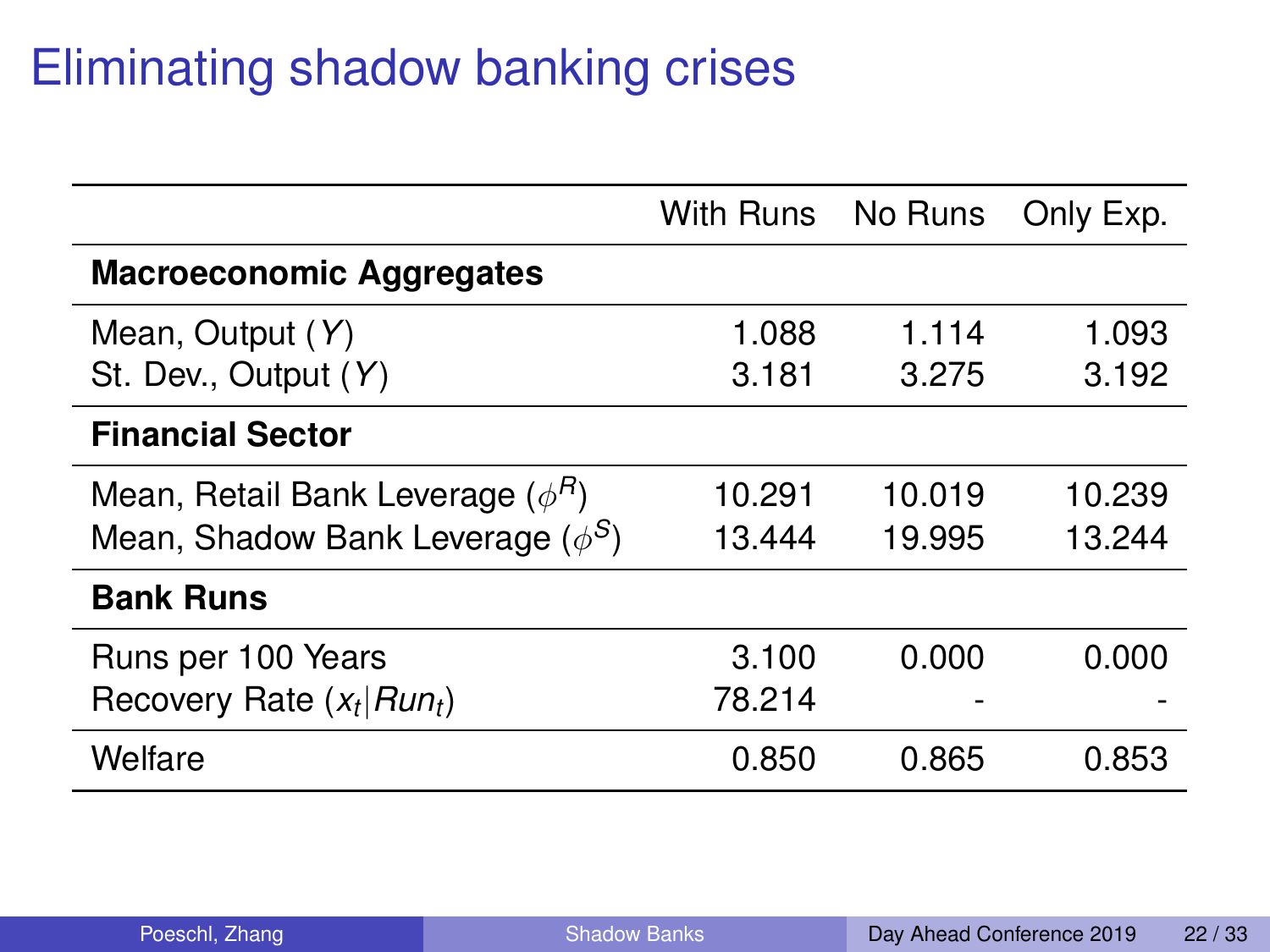# Agenda

# **[Introduction](#page-1-0)**

### **[Model](#page-5-0)**

- **[Equilibrium](#page-13-0)**
- **[Eliminating Shadow Banking Crises](#page-18-0)**
- 5 [Effects of Retail Bank Capital Requirements](#page-22-0)

### <span id="page-22-0"></span>**[Conclusion](#page-27-0)**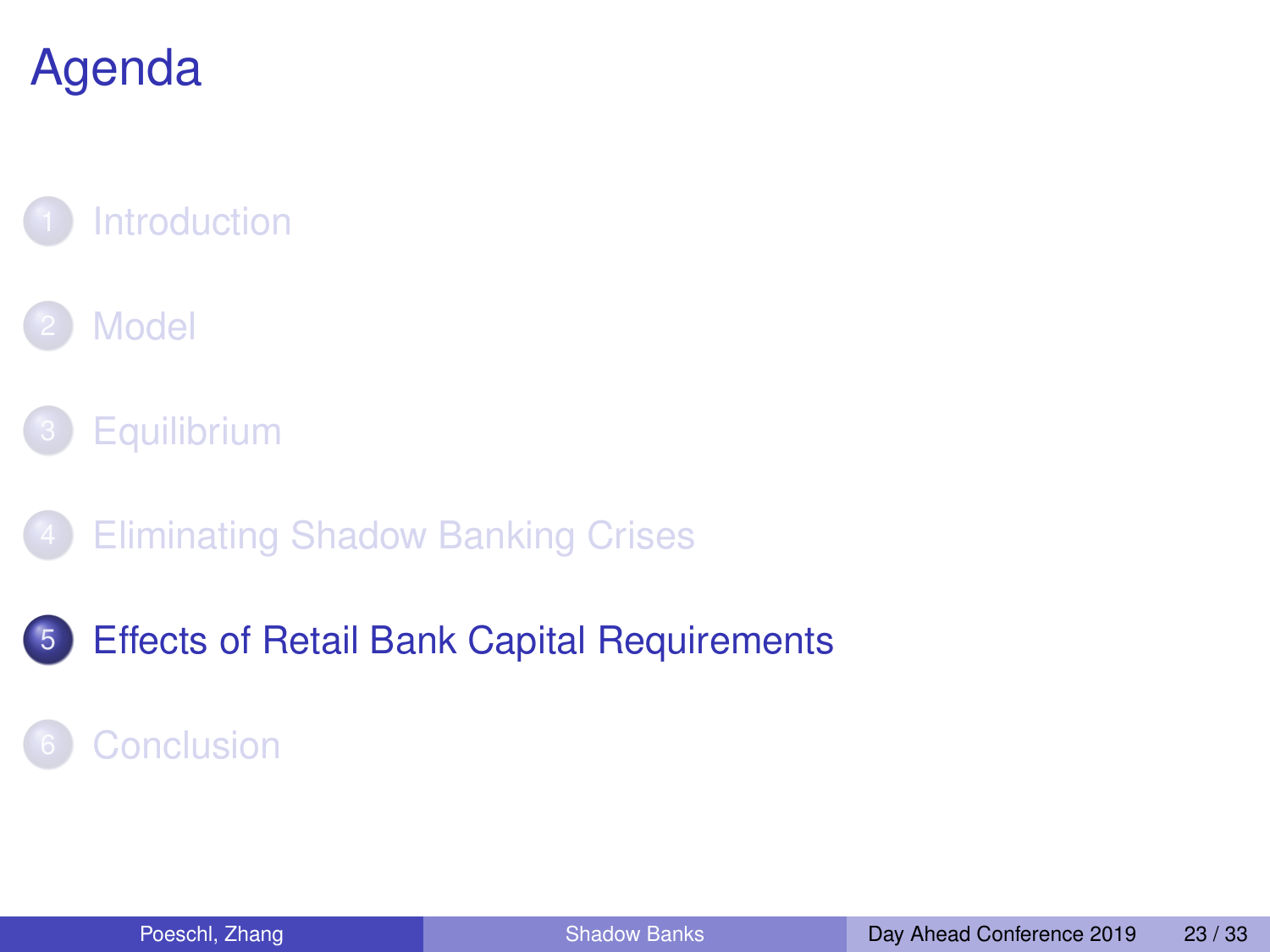### Retail CR push fire sale prices up

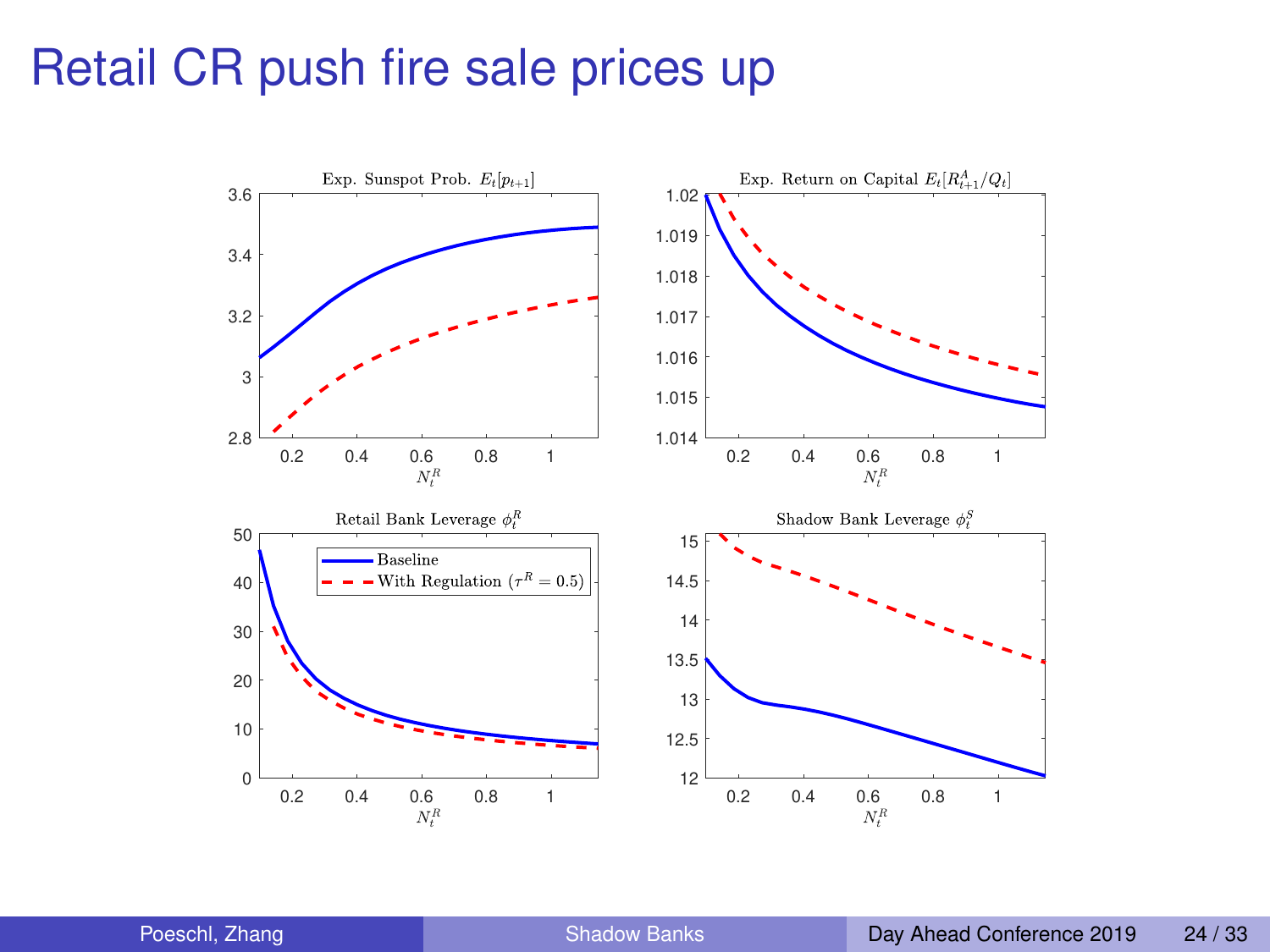# Effectiveness of retail bank capital requirements

|                                       | With Runs       |              | No Runs         |              |  |
|---------------------------------------|-----------------|--------------|-----------------|--------------|--|
|                                       | <b>Baseline</b> | $\tau^R=0.5$ | <b>Baseline</b> | $\tau^R=0.5$ |  |
| <b>Macroeconomic Aggregates</b>       |                 |              |                 |              |  |
| Mean, Output (Y)                      | 1.088           | 1.082        | 1.114           | 1.101        |  |
| St. Dev., Output (Y)                  | 3.185           | 3.204        | 3.279           | 3.302        |  |
| <b>Financial Sector</b>               |                 |              |                 |              |  |
| Mean, Retail Bank Leverage $(\phi^R)$ | 10.291          | 8.057        | 10.019          | 7.571        |  |
| Mean, Shadow Bank Leverage $(\phi^S)$ | 13.444          | 14.847       | 19.993          | 20.820       |  |
| <b>Bank Runs</b>                      |                 |              |                 |              |  |
| Runs per 100 Years                    | 3.096           | 2.899        | 0.000           | 0.000        |  |
| Recovery Rate $(x_t   Run_t)$         | 78.212          | 78.725       |                 |              |  |
| Welfare                               | 0.850           | 0.848        | 0.865           | 0.860        |  |

|  | Poeschl, Zhang |  |
|--|----------------|--|
|  |                |  |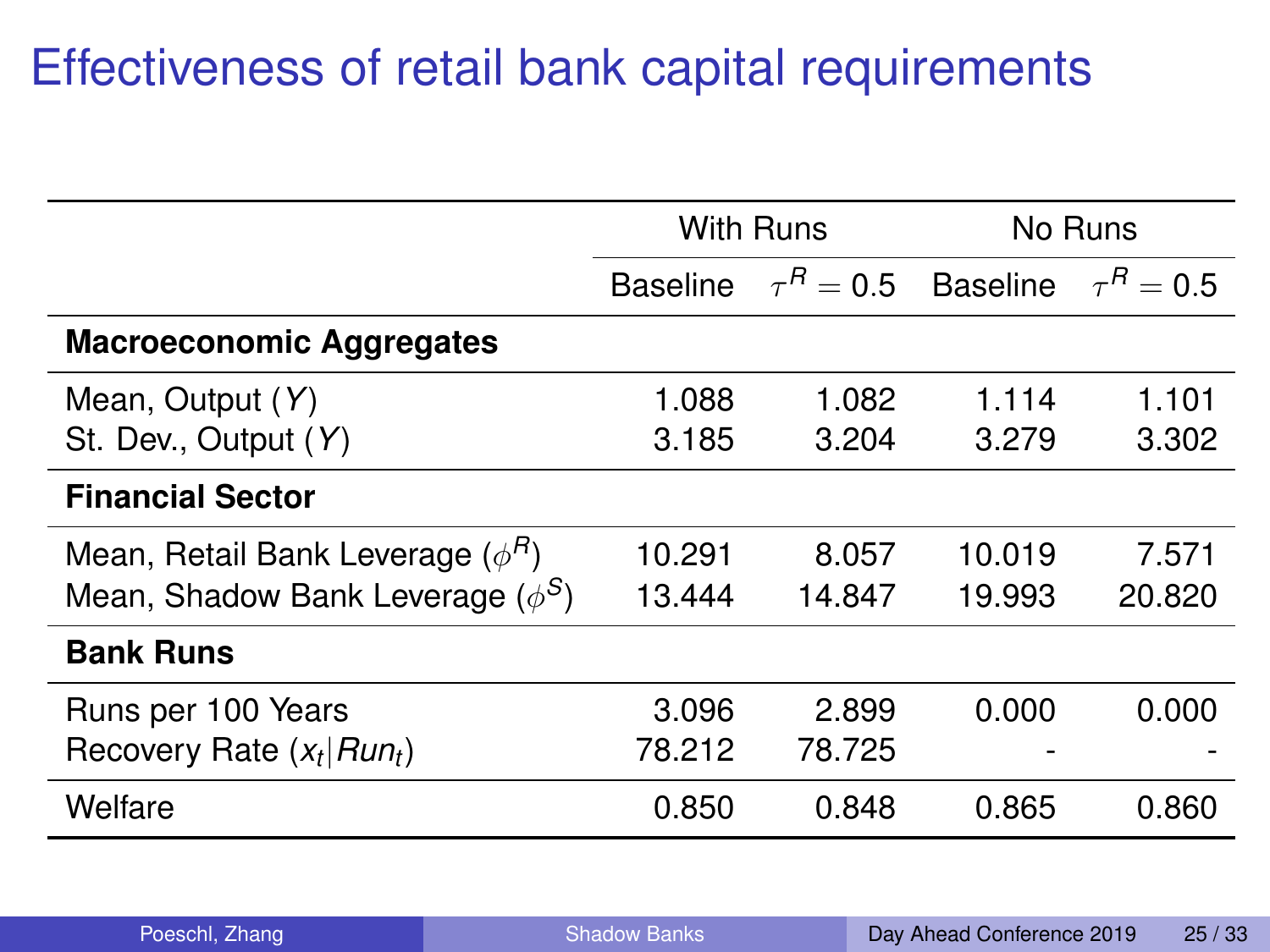# Correcting for the spillover increases the effectiveness of retail CR

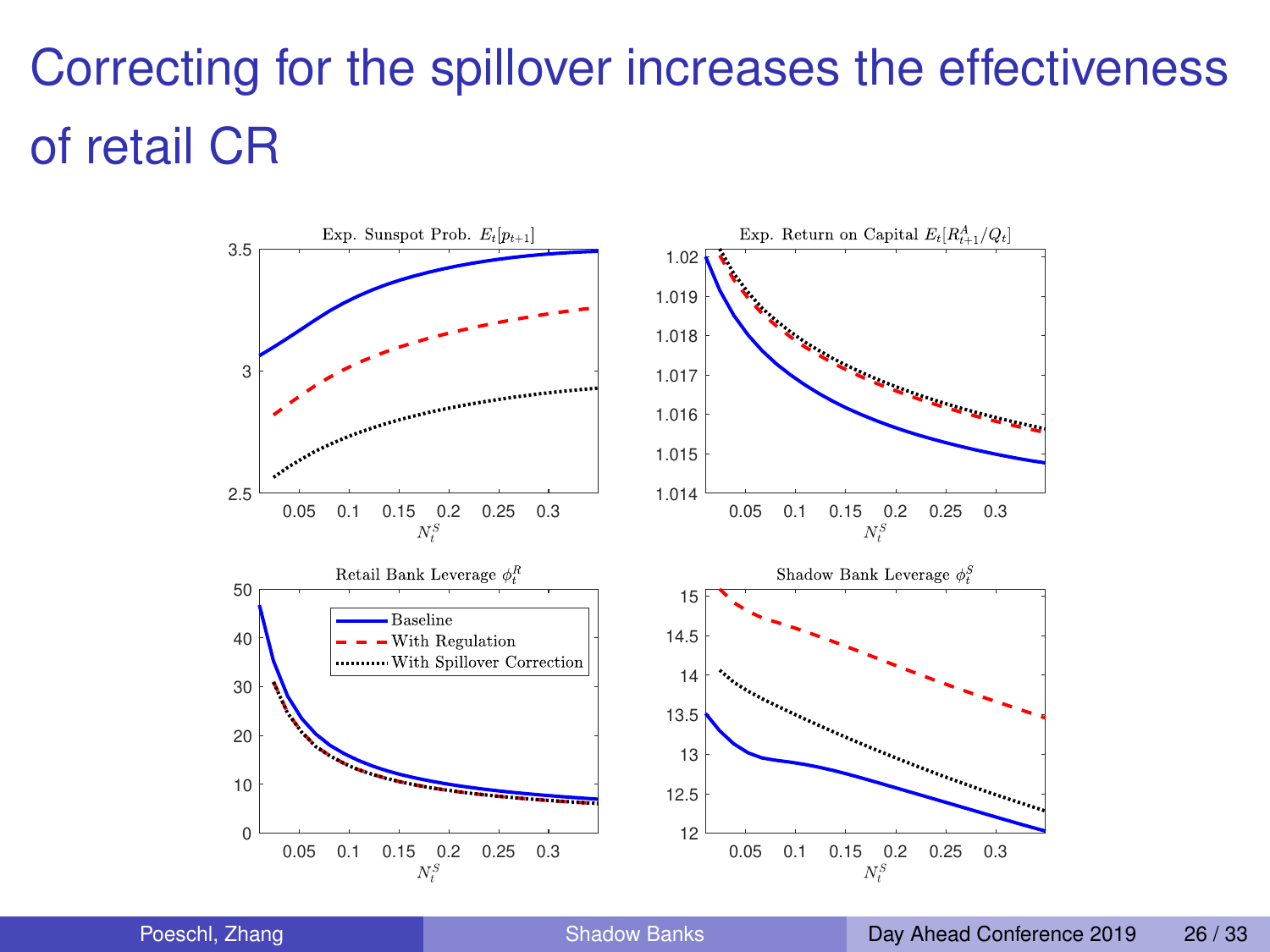# Correcting for the spillover effect

|                                       | With Runs |                           |                             |
|---------------------------------------|-----------|---------------------------|-----------------------------|
|                                       | Baseline  | Regulation<br>W Spillover | Regulation<br>W/O Spillover |
| <b>Macroeconomic Aggregates</b>       |           |                           |                             |
| Mean, Output (Y)                      | 1.088     | 1.082                     | 1.079                       |
| St. Dev., Output (Y)                  | 3.184     | 3.202                     | 3.179                       |
| <b>Financial Sector</b>               |           |                           |                             |
| Mean, Retail Bank Leverage $(\phi^R)$ | 10.291    | 8.057                     | 8.033                       |
| Mean, Shadow Bank Leverage $(\phi^S)$ | 13.444    | 14.847                    | 13.436                      |
| <b>Bank Runs</b>                      |           |                           |                             |
| Runs per 100 Years                    | 3.105     | 2.909                     | 2.630                       |
| Recovery Rate $(x_t   Run_t)$         | 78.213    | 78.728                    | 79.427                      |
| Welfare                               | 0.850     | 0.848                     | 0.846                       |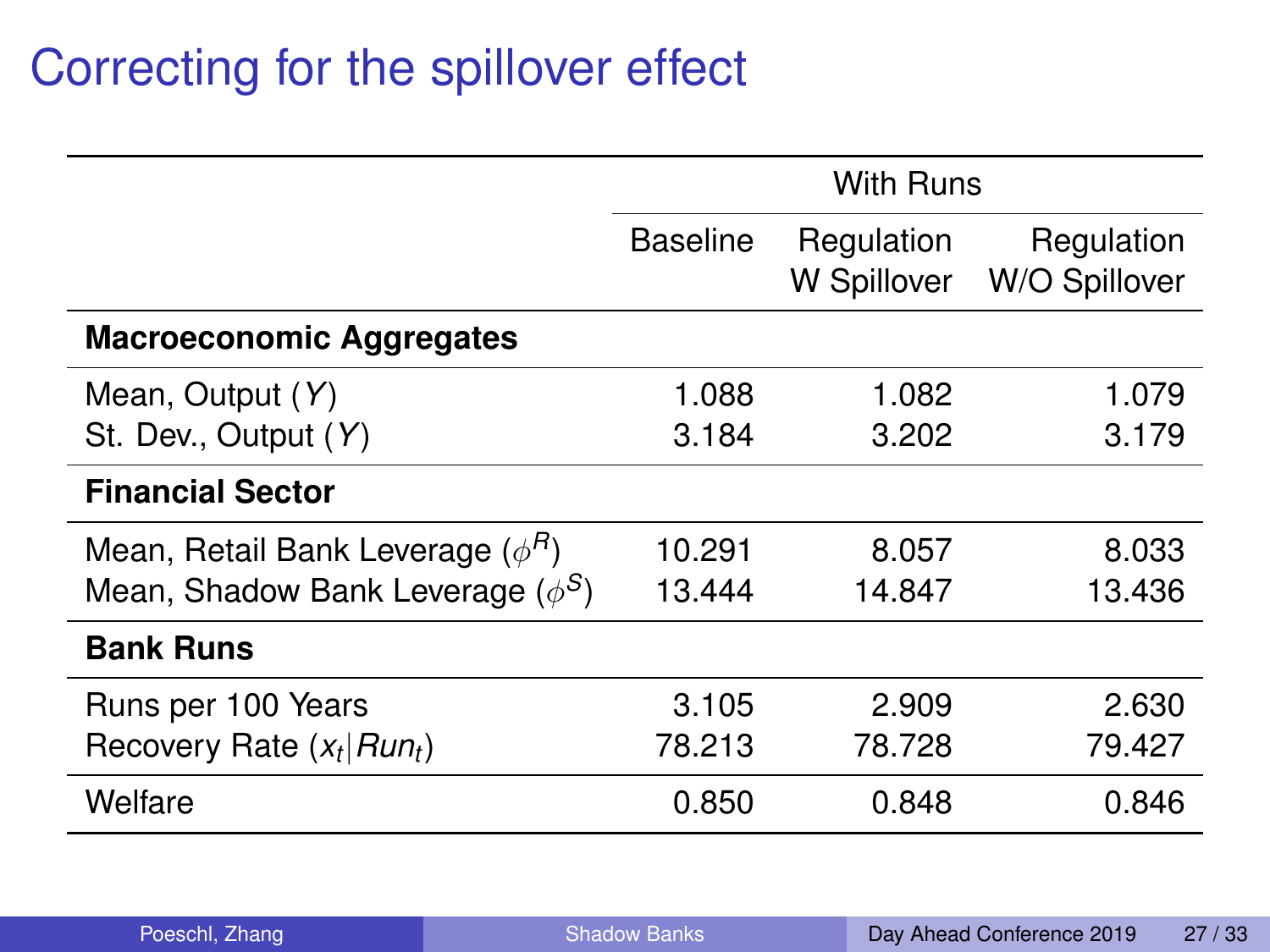# **Conclusion**

- Quantitative nonlinear DSGE model to evaluate effectivness of retail bank capital requirements to reduce shadow banking crises:
	- $\blacktriangleright$  Endogenous wholesale lending market
	- $\blacktriangleright$  Endogenous and anticipated shadow bank runs
- <span id="page-27-0"></span>• Main findings:
	- $\triangleright$  Shadow bank runs have a large welfare cost, mostly through anticipation effects
	- $\triangleright$  Retail bank capital requirements can reduce the frequency and severity of shadow bank runs
	- $\triangleright$  Retail bank CR create a spillover due to a relaxed shadow bank leverage constraint, which mitigates their effectiveness substantially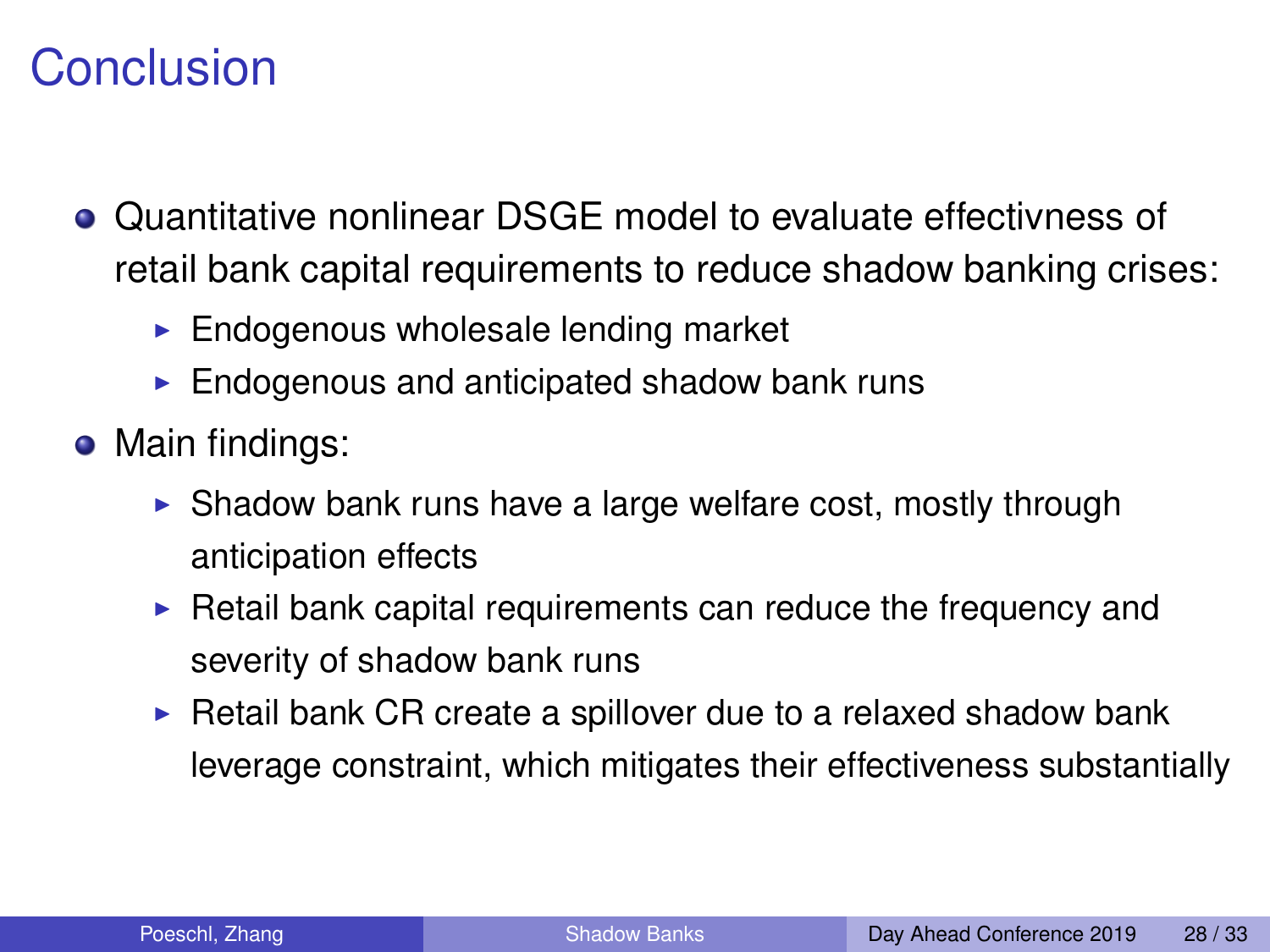#### **Appendix**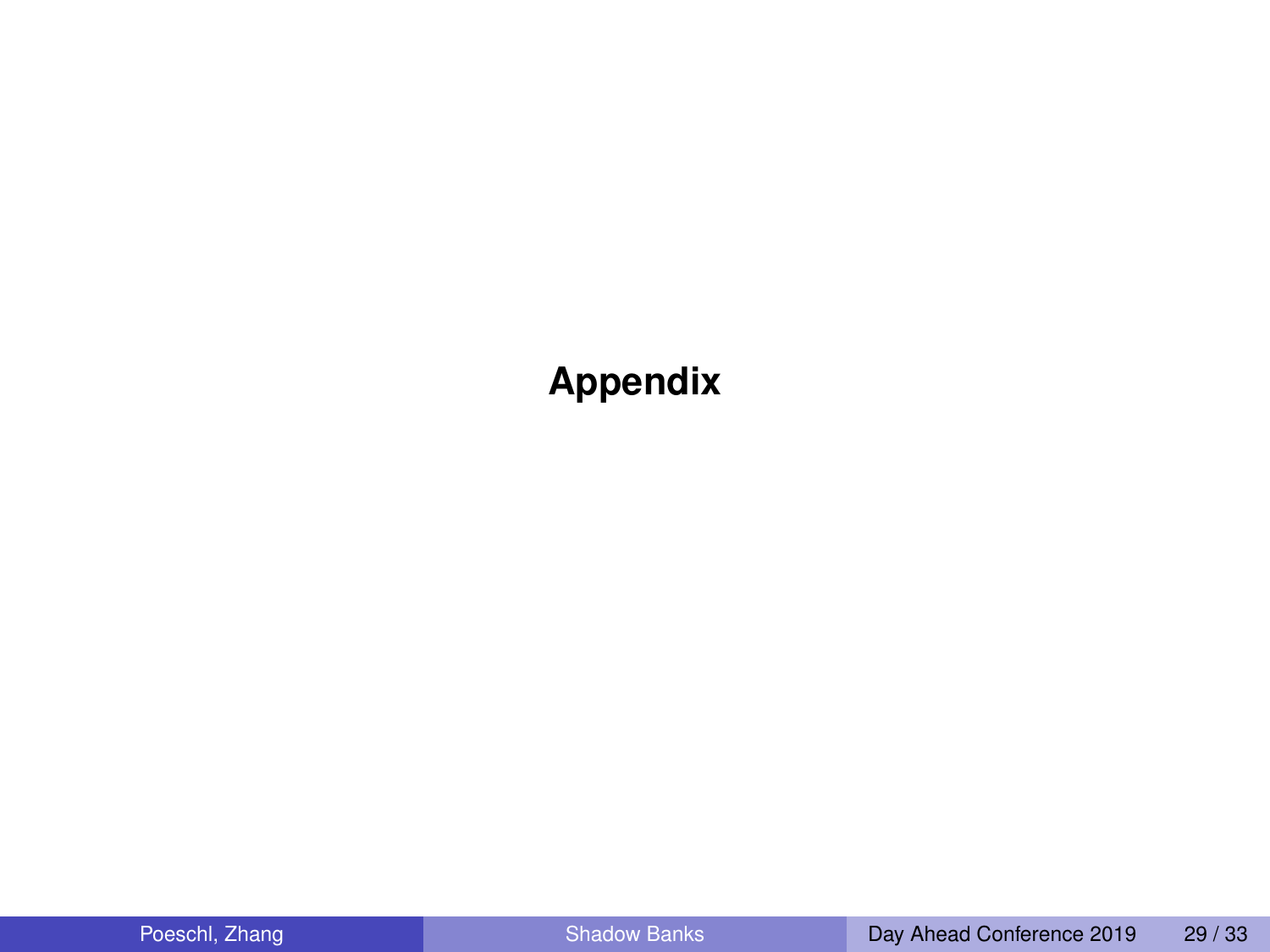## <span id="page-29-0"></span>**Households**

$$
\max_{\left\{k_{t+1}^H, d_{t+1}^H, c_t^H\right\}} \mathbb{E}_0\left[\sum_{t=0}^{\infty} \beta^t U(c_t^H)\right]
$$

s.t.

$$
c_t^H = n_t^H - Q_t k_{t+1}^H - d_{t+1}^H - \frac{\eta_H}{2} \left(\frac{k_{t+1}^H}{K_t}\right)^2 K_t + \left(f_t^R - \frac{\eta_R}{2} \frac{k_{t+1}^R}{K_t}\right) k_{t+1}^R
$$
  

$$
n_t^H = \left[r_t^K + (1 - \delta)Q_t\right] k_t^H + (1 + r_t^D) d_t^H + W_t + \Pi_t^Q
$$

**[Back](#page-12-0)**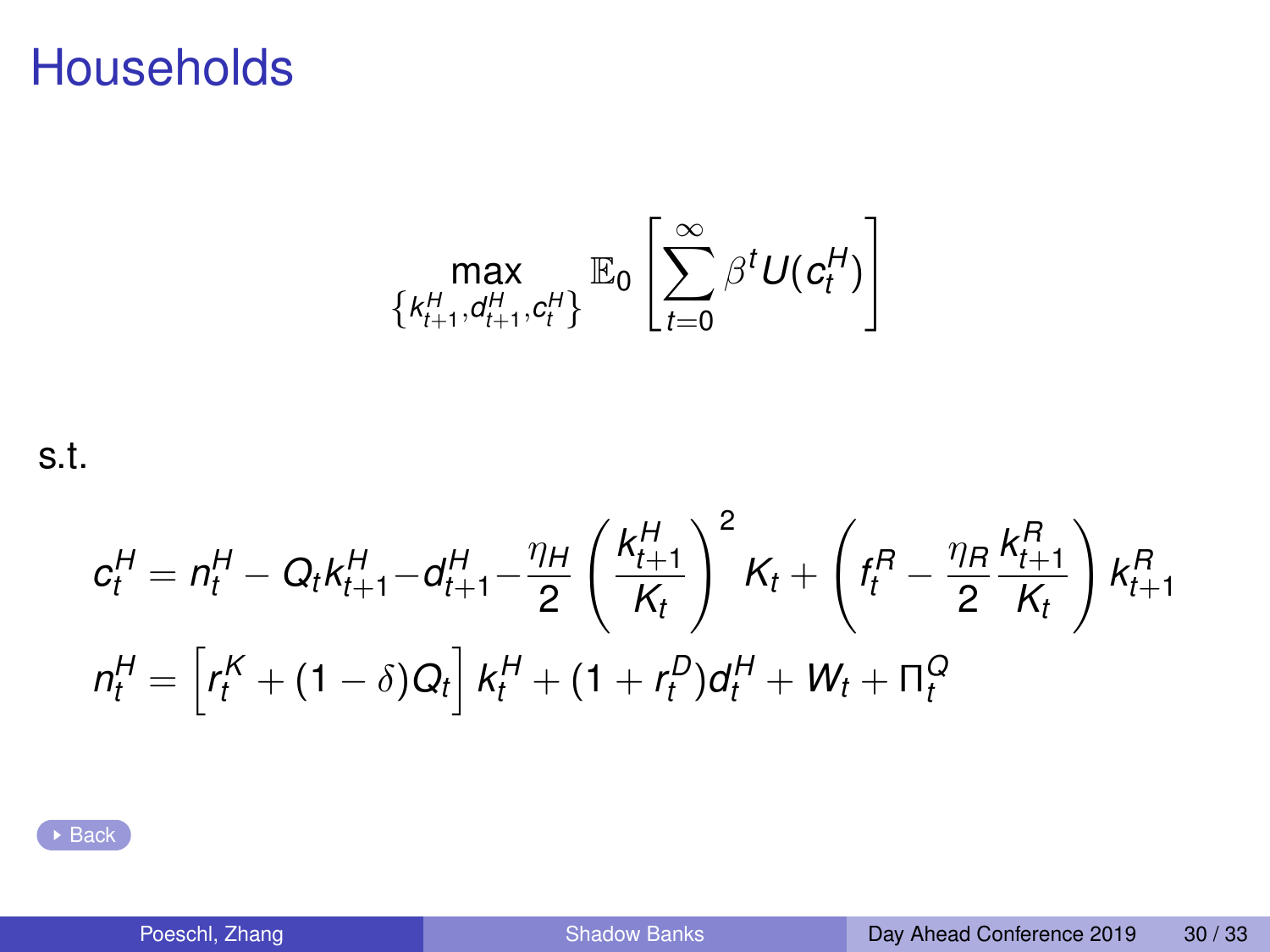### Retail Banks

- <span id="page-30-0"></span>Define the value function of a banker as:  $V_t^B = \sigma n_t^{B,C} + (1-\sigma)V_t^{B,C}$
- The value function of a continuing banker is given by:

$$
V_t^{R,C} = \max_{k_{t+1}^R, d_{t+1}, b_{t+1}} \beta \mathbb{E}_t \left[ V_{t+1}^R \right]
$$
  
s.t.  

$$
n_t^{R,C} + d_{t+1} = (Q_t + f_t^R) k_{t+1}^R + b_{t+1}
$$

$$
\psi((Q_t + f_t^R) k_{t+1}^R + \gamma b_{t+1}) \leq \beta \mathbb{E}_t \left[ V_{t+1}^R \right]
$$

$$
n_t^{R,C} \geq \Gamma((Q_t + f_t^R) k_{t+1}^R + \gamma b_{t+1})
$$
(B)

**Balance Sheet Constraint)** (Incentive Constraint) **ank Capital Requirement)** 

• where net worth of continuing bank is  $n_t^{R,C} = (r_t^K + (1 - \delta)Q_t)k_t^R + R_{t+1}^B b_t - R_t^D d_t.$ 

• Net worth of all banks: 
$$
N_t^B = (1 - \sigma)n_t^{B,C} + \sigma \omega K_t
$$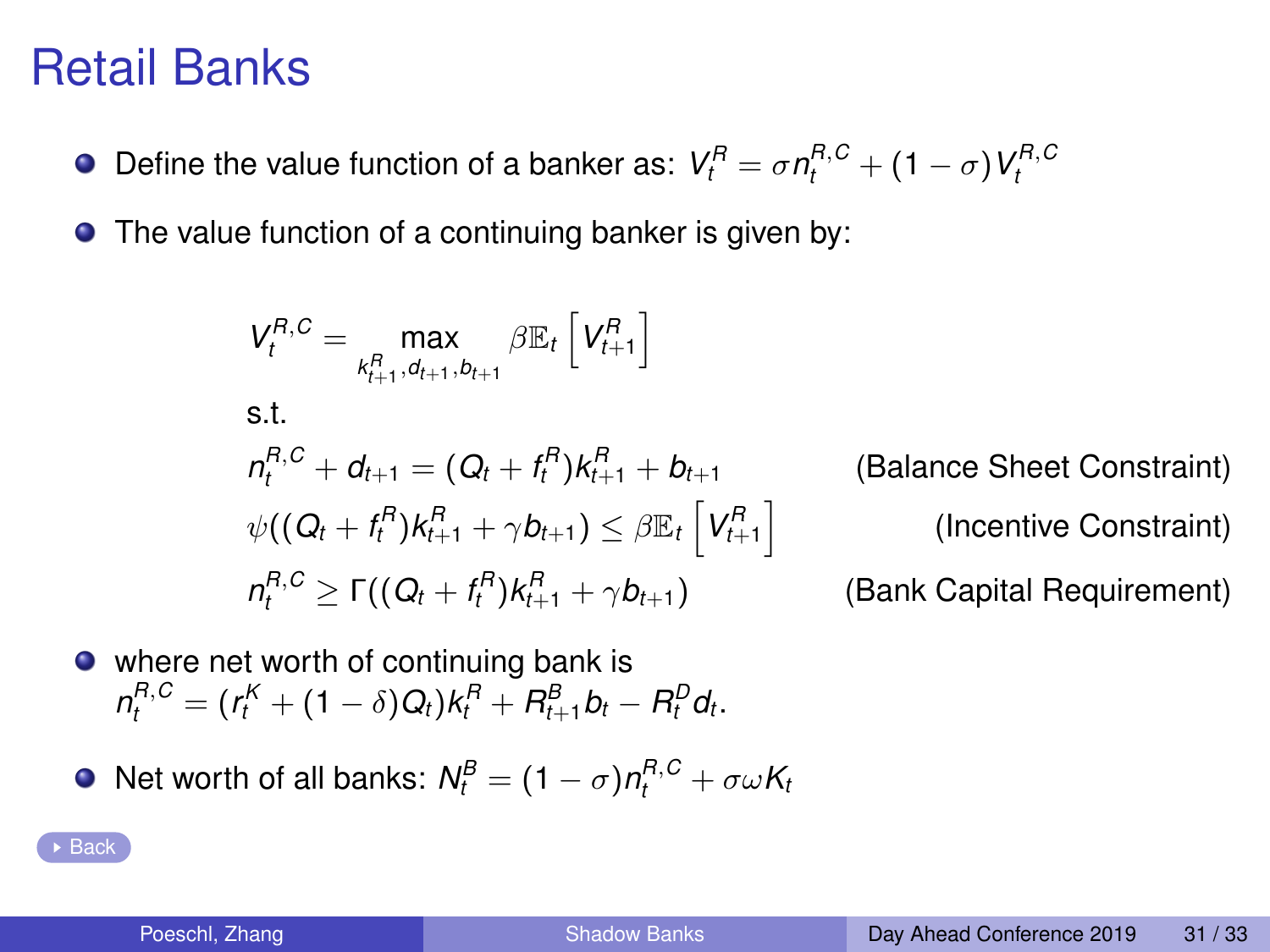### Shadow Banks

- <span id="page-31-0"></span>Define the value function of a banker as:  $V_t^S = \sigma n_t^{S,C} + (1-\sigma)V_t^{S,C}$  $\bullet$
- $\bullet$ The value function of a continuing banker is given by:

$$
V_t^{S,C} = \max_{k_{t+1}^S, b_{t+1}} \beta \mathbb{E}_t \left[ V_{t+1}^S \right]
$$
  
s.t.  

$$
n_t^{S,C} + b_{t+1} = Q_t k_{t+1}^S
$$

$$
\psi(\omega b_{t+1} + n_t^{S,C}) \le \beta \mathbb{E}_t \left[ V_{t+1}^S \right]
$$

*(Balance Sheet Constraint)* (Incentive Constraint)

• where net worth of continuing bank is  $n_t^{S,C} = (r_t^K + (1 - \delta)Q_t)k_t^R + R_{t+1}^B b_t - R_t^D d_t.$ 

• Net worth of all banks: 
$$
N_t^B = (1 - \sigma)n_t^{S,C} + \sigma \omega K_t
$$

**[Back](#page-0-1)**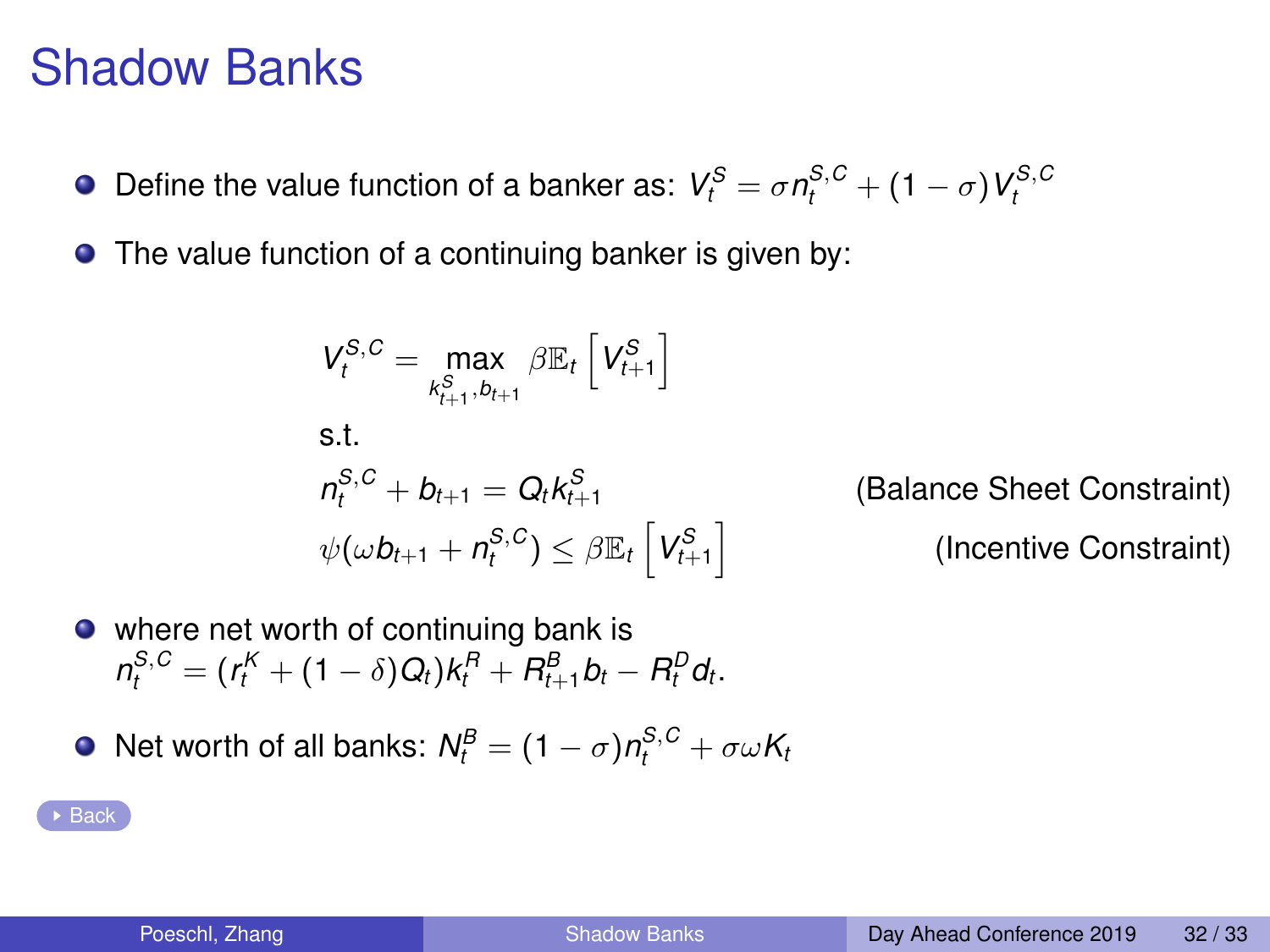### **Production**

<span id="page-32-0"></span>Final Goods Producers:

$$
\max_{K_t,L_t} \left\{ Z_t K_t^{\alpha} L_t^{1-\alpha} - W_t L_t - r_t^K K_t \right\}
$$

Capital Goods Producers:

$$
\max_{i_t} \left\{ Q_t i_t - i_t - \frac{\theta}{2} \left( \frac{i_t}{K_t} - \delta \right)^2 K_t \right\}
$$

FOC:

$$
Q_t = 1 + \theta \left( \frac{i_t}{K_t} - \delta \right)
$$

 $\triangleright$  [Back](#page-12-0)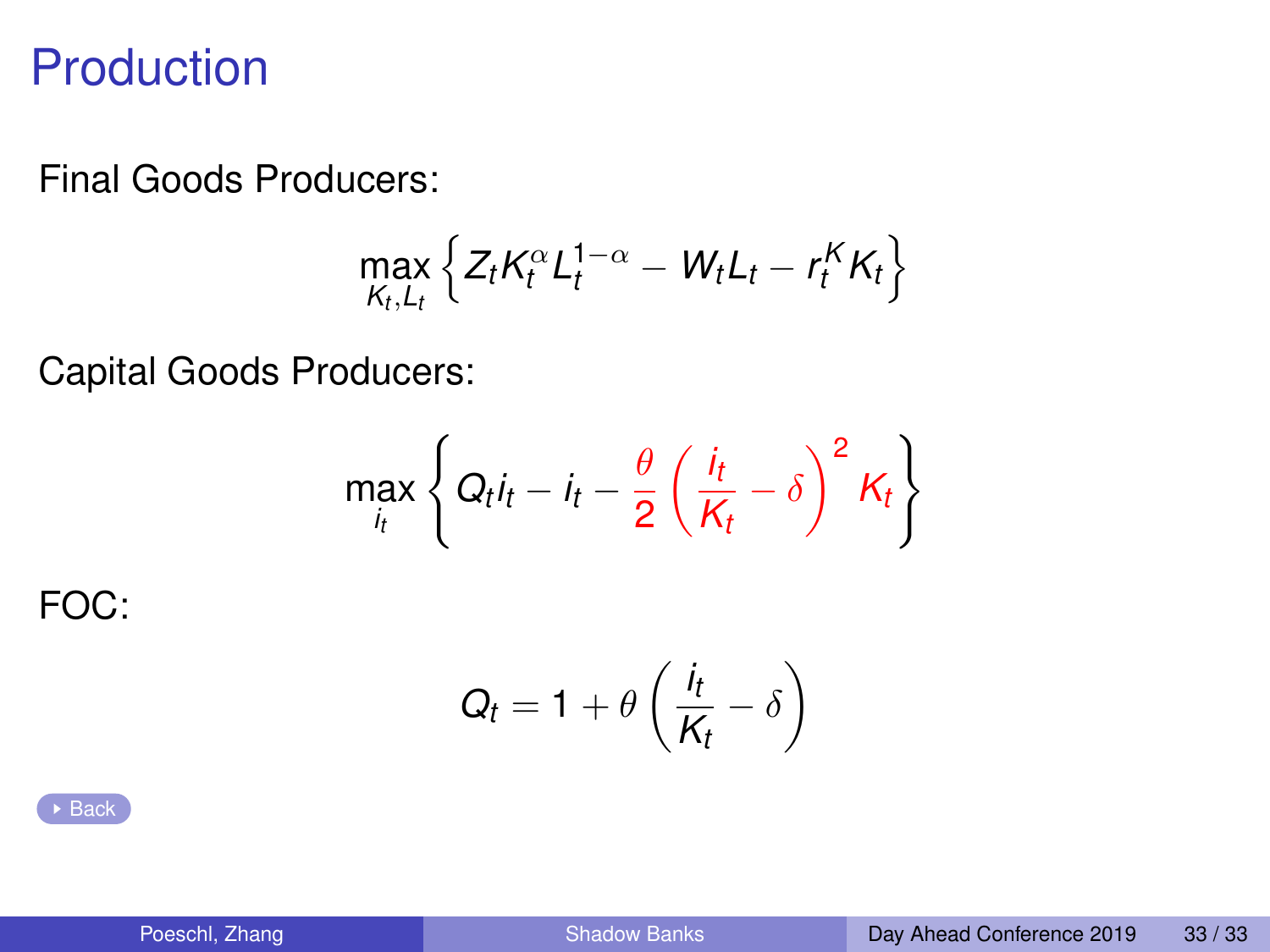- Adrian, T. and H. S. Shin (2011). Chapter 12 Financial Intermediaries and Monetary Economics. In *Handbook of Monetary Economics*, Volume 3, Chapter 12, pp. 601–650. Elsevier Ltd.
- Begenau, J. and T. Landvoigt (2017). Financial Regulation in a Quantitative Model of the Modern Banking System. *Working Paper, Harvard*, 1–53.
- Boissay, F., F. Collard, and F. Smets (2016). Booms and Banking Crises. *Journal of Political Economy 124*(2), 489–538.
- Farhi, E. and J. Tirole (2017). Shadow Banking and the Four Pillars of Traditional Financial Intermediation. *Unpublished Manuscript*.
- Ferrante, F. (2018). A Model of Endogenous Loan Quality and the Collapse of the Shadow Banking System. *American Economic Journal: Macroeconomics 10*(4), 152–201.
- Garcia-Macia, D. and A. Villacorta (2016). Macroprudential Policy with Liquidity Panics. Technical report.
- Gennaioli, N., A. Shleifer, and R. W. Vishny (2013, aug). A Model of Shadow Banking. *The Journal of Finance 68*(4), 1331–1363.
- Gertler, M. and N. Kiyotaki (2013). Banking, Liquidity and Bank Runs in an Infinite-Horizon Economy. *Working Paper*.